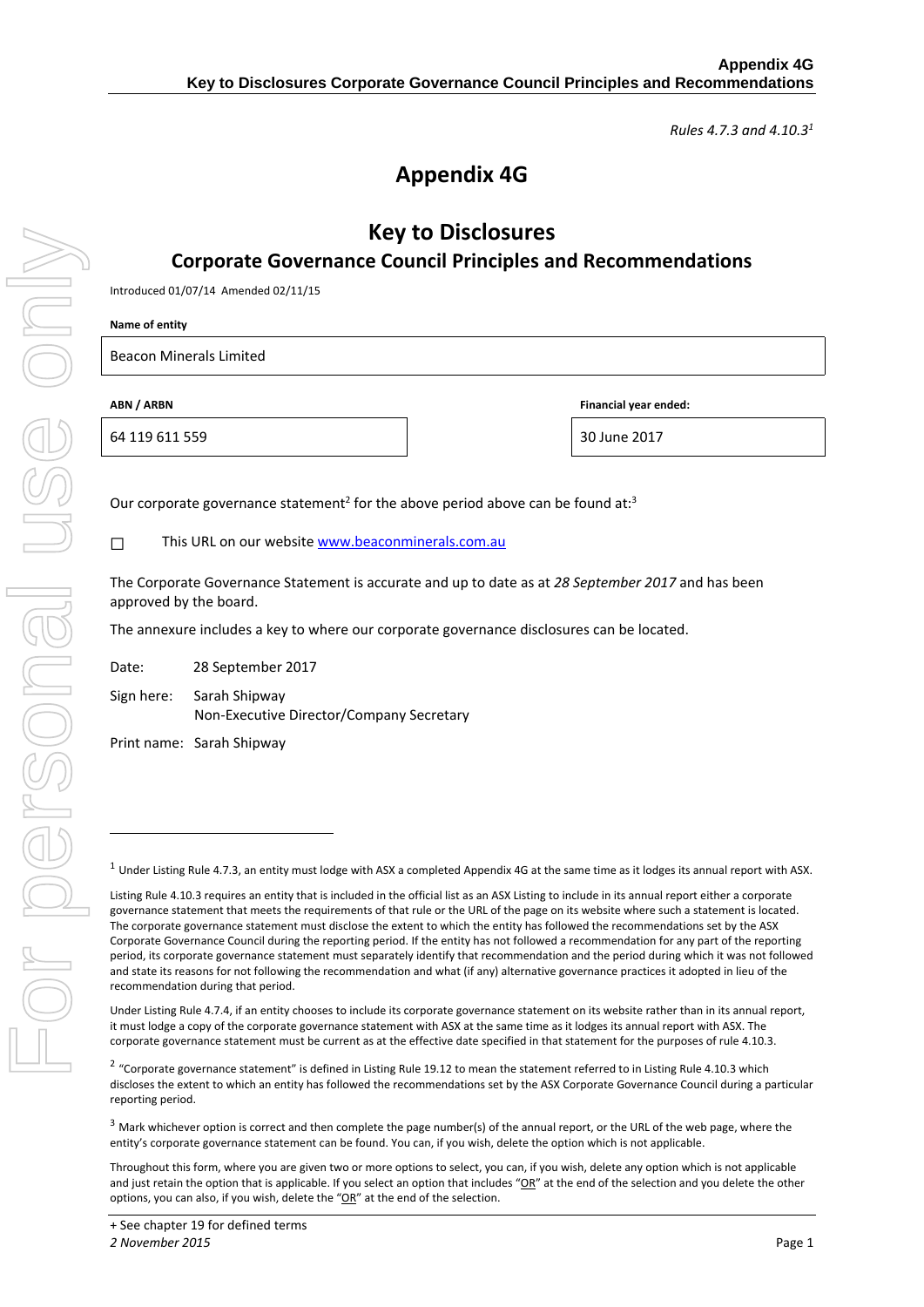|  |     | <b>Corporate Governance Council recommendation</b>                                                                                                                                                                                                                                                                                                      | We have followed the recommendation in full for the whole<br>of the period above. We have disclosed                                                                                                                                                                                                                                                                              | We have NOT followed the recommendation in full for the<br>whole of the period above. We have disclosed <sup>4</sup>                                                                   |  |
|--|-----|---------------------------------------------------------------------------------------------------------------------------------------------------------------------------------------------------------------------------------------------------------------------------------------------------------------------------------------------------------|----------------------------------------------------------------------------------------------------------------------------------------------------------------------------------------------------------------------------------------------------------------------------------------------------------------------------------------------------------------------------------|----------------------------------------------------------------------------------------------------------------------------------------------------------------------------------------|--|
|  |     | <b>PRINCIPLE 1 - LAY SOLID FOUNDATIONS FOR MANAGEMENT AND OVERSIGHT</b>                                                                                                                                                                                                                                                                                 |                                                                                                                                                                                                                                                                                                                                                                                  |                                                                                                                                                                                        |  |
|  | 1.1 | A listed entity should disclose:<br>the respective roles and responsibilities of its board<br>(a)<br>and management; and<br>those matters expressly reserved to the board and<br>(b)<br>those delegated to management.                                                                                                                                  | the fact that we follow this recommendation:<br>$\boldsymbol{\nabla}$<br>in our Corporate Governance Statement OR<br>$\Box$<br>at [insert location]<br>and information about the respective roles and<br>responsibilities of our board and management (including<br>those matters expressly reserved to the board and those<br>delegated to management):<br>at [insert location] | $\Box$<br>an explanation why that is so in our Corporate<br>Governance Statement OR<br>□<br>we are an externally managed entity and this<br>recommendation is therefore not applicable |  |
|  | 1.2 | A listed entity should:<br>undertake appropriate checks before appointing a<br>(a)<br>person, or putting forward to security holders a<br>candidate for election, as a director; and<br>provide security holders with all material information<br>(b)<br>in its possession relevant to a decision on whether or<br>not to elect or re-elect a director. | the fact that we follow this recommendation:<br>☑<br>in our Corporate Governance Statement OR<br>□<br>at [insert location]                                                                                                                                                                                                                                                       | $\Box$<br>an explanation why that is so in our Corporate<br>Governance Statement OR<br>□<br>we are an externally managed entity and this<br>recommendation is therefore not applicable |  |
|  | 1.3 | A listed entity should have a written agreement with each<br>director and senior executive setting out the terms of their<br>appointment.                                                                                                                                                                                                               | the fact that we follow this recommendation:<br>☑<br>in our Corporate Governance Statement OR<br>at [insert location]                                                                                                                                                                                                                                                            | □<br>an explanation why that is so in our Corporate<br>Governance Statement OR<br>□<br>we are an externally managed entity and this<br>recommendation is therefore not applicable      |  |
|  | 1.4 | The company secretary of a listed entity should be<br>accountable directly to the board, through the chair, on all<br>matters to do with the proper functioning of the board.                                                                                                                                                                           | the fact that we follow this recommendation:<br>☑<br>in our Corporate Governance Statement OR<br>□<br>at [insert location]                                                                                                                                                                                                                                                       | □<br>an explanation why that is so in our Corporate<br>Governance Statement OR<br>$\Box$<br>we are an externally managed entity and this<br>recommendation is therefore not applicable |  |

#### **ANNEXURE – KEY TO CORPORATE GOVERNANCE DISCLOSURES**

 $^{4}$  If you have followed all of the Council's recommendations in full for the whole of the period above, you can, if you wish, delete this column from the form and re-format it.

<sup>+</sup> See chapter 19 for defined terms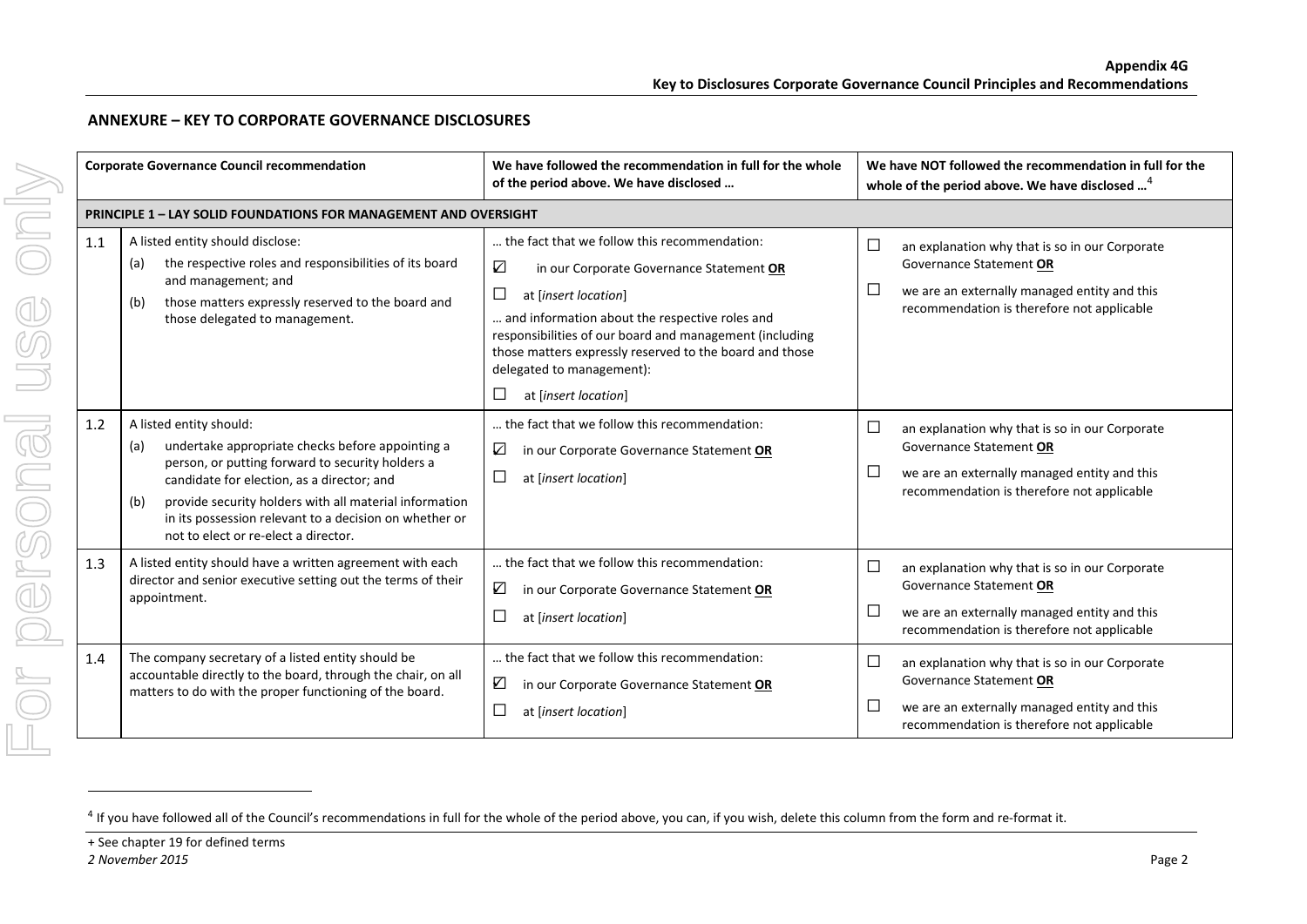|     | <b>Corporate Governance Council recommendation</b>                                                                                                                                                                                                                                                                                                                                                                                                                                                                                                                                                                                                                                                                                                                                                                                                                                                                                                                                                                                                                                         | We have followed the recommendation in full for the whole<br>of the period above. We have disclosed                                                                                                                                                                                                                                                                                                                                                                                                                                                                                                                                                                                                                | We have NOT followed the recommendation in full for the<br>whole of the period above. We have disclosed <sup>4</sup>                                                                                      |
|-----|--------------------------------------------------------------------------------------------------------------------------------------------------------------------------------------------------------------------------------------------------------------------------------------------------------------------------------------------------------------------------------------------------------------------------------------------------------------------------------------------------------------------------------------------------------------------------------------------------------------------------------------------------------------------------------------------------------------------------------------------------------------------------------------------------------------------------------------------------------------------------------------------------------------------------------------------------------------------------------------------------------------------------------------------------------------------------------------------|--------------------------------------------------------------------------------------------------------------------------------------------------------------------------------------------------------------------------------------------------------------------------------------------------------------------------------------------------------------------------------------------------------------------------------------------------------------------------------------------------------------------------------------------------------------------------------------------------------------------------------------------------------------------------------------------------------------------|-----------------------------------------------------------------------------------------------------------------------------------------------------------------------------------------------------------|
| 1.5 | A listed entity should:<br>have a diversity policy which includes requirements<br>(a)<br>for the board or a relevant committee of the board to<br>set measurable objectives for achieving gender<br>diversity and to assess annually both the objectives<br>and the entity's progress in achieving them;<br>disclose that policy or a summary of it; and<br>(b)<br>disclose as at the end of each reporting period the<br>(c)<br>measurable objectives for achieving gender diversity<br>set by the board or a relevant committee of the board<br>in accordance with the entity's diversity policy and its<br>progress towards achieving them and either:<br>(1) the respective proportions of men and women on<br>the board, in senior executive positions and across<br>the whole organisation (including how the entity<br>has defined "senior executive" for these<br>purposes); or<br>(2) if the entity is a "relevant employer" under the<br>Workplace Gender Equality Act, the entity's most<br>recent "Gender Equality Indicators", as defined in<br>and published under that Act. | the fact that we have a diversity policy that complies with<br>paragraph (a):<br>$\Box$<br>in our Corporate Governance Statement OR<br>$\Box$<br>at [insert location]<br>and a copy of our diversity policy or a summary of it:<br>$\Box$<br>at [insert location]<br>and the measurable objectives for achieving gender<br>diversity set by the board or a relevant committee of the<br>board in accordance with our diversity policy and our progress<br>towards achieving them:<br>⊔<br>in our Corporate Governance Statement OR<br>□<br>at [insert location]<br>and the information referred to in paragraphs $(c)(1)$ or $(2)$ :<br>⊔<br>in our Corporate Governance Statement OR<br>⊔<br>at [insert location] | $\blacktriangledown$<br>an explanation why that is so in our Corporate<br>Governance Statement OR<br>$\Box$<br>we are an externally managed entity and this<br>recommendation is therefore not applicable |
| 1.6 | A listed entity should:<br>have and disclose a process for periodically evaluating<br>(a)<br>the performance of the board, its committees and<br>individual directors; and<br>disclose, in relation to each reporting period, whether<br>(b)<br>a performance evaluation was undertaken in the<br>reporting period in accordance with that process.                                                                                                                                                                                                                                                                                                                                                                                                                                                                                                                                                                                                                                                                                                                                        | the evaluation process referred to in paragraph (a):<br>$\Box$<br>in our Corporate Governance Statement OR<br>$\Box$<br>at [insert location]<br>and the information referred to in paragraph (b):<br>□<br>in our Corporate Governance Statement OR<br>at [insert location]                                                                                                                                                                                                                                                                                                                                                                                                                                         | ☑<br>an explanation why that is so in our Corporate<br>Governance Statement OR<br>$\Box$<br>we are an externally managed entity and this<br>recommendation is therefore not applicable                    |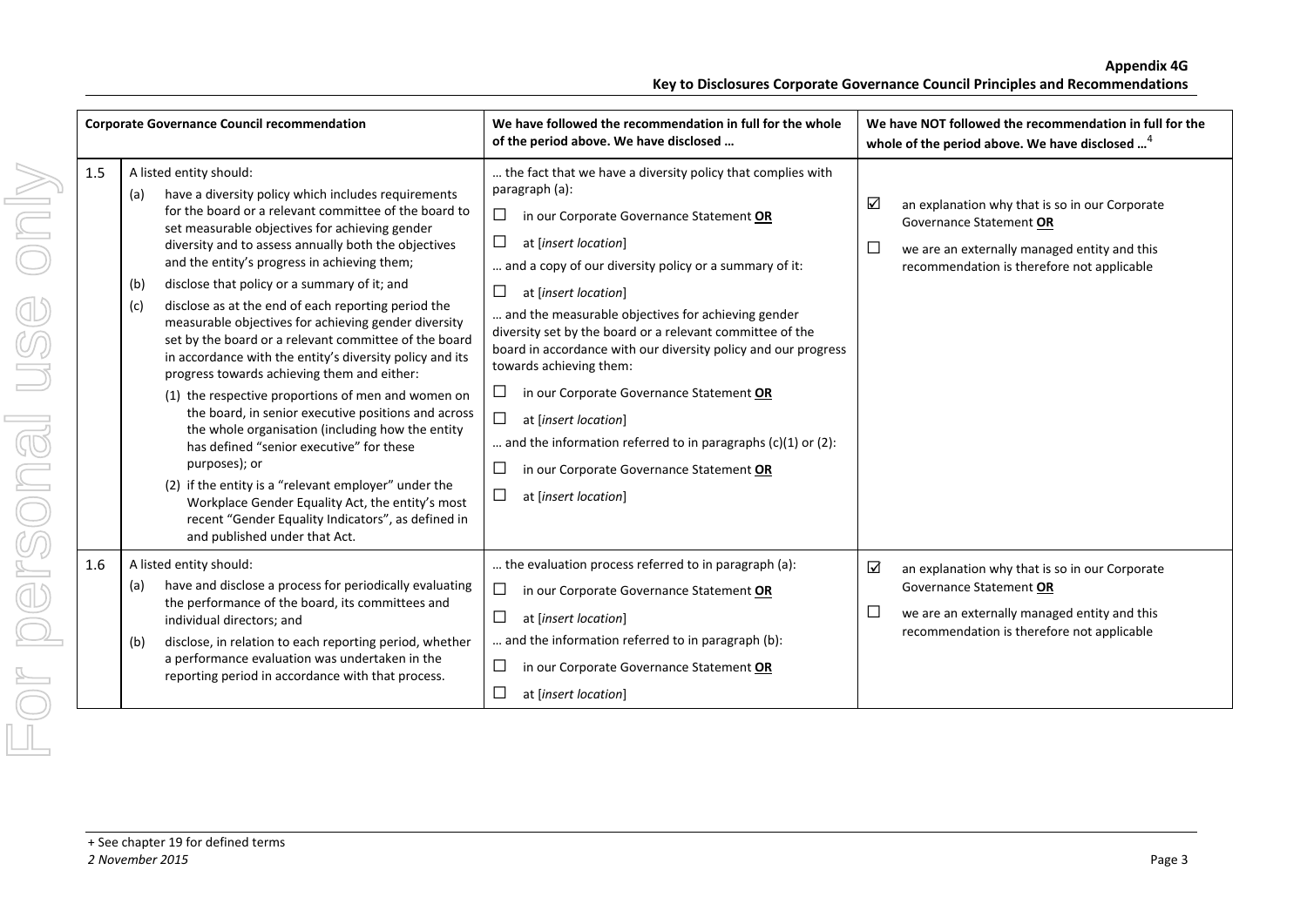| <b>Corporate Governance Council recommendation</b> |            |                                                                                                                                                                                                                       | We have followed the recommendation in full for the whole<br>of the period above. We have disclosed                   |   | We have NOT followed the recommendation in full for the<br>whole of the period above. We have disclosed <sup>4</sup>      |
|----------------------------------------------------|------------|-----------------------------------------------------------------------------------------------------------------------------------------------------------------------------------------------------------------------|-----------------------------------------------------------------------------------------------------------------------|---|---------------------------------------------------------------------------------------------------------------------------|
| 1.7                                                |            | A listed entity should:                                                                                                                                                                                               | the evaluation process referred to in paragraph (a):                                                                  |   |                                                                                                                           |
|                                                    | (a)<br>(b) | have and disclose a process for periodically evaluating<br>the performance of its senior executives; and<br>disclose, in relation to each reporting period, whether<br>a performance evaluation was undertaken in the | in our Corporate Governance Statement OR<br>at [insert location]<br>and the information referred to in paragraph (b): | ⊻ | an explanation why that is so in our Corporate<br>Governance Statement OR<br>we are an externally managed entity and this |
|                                                    |            | reporting period in accordance with that process.                                                                                                                                                                     | in our Corporate Governance Statement OR                                                                              |   | recommendation is therefore not applicable                                                                                |
|                                                    |            |                                                                                                                                                                                                                       | at [insert location]                                                                                                  |   |                                                                                                                           |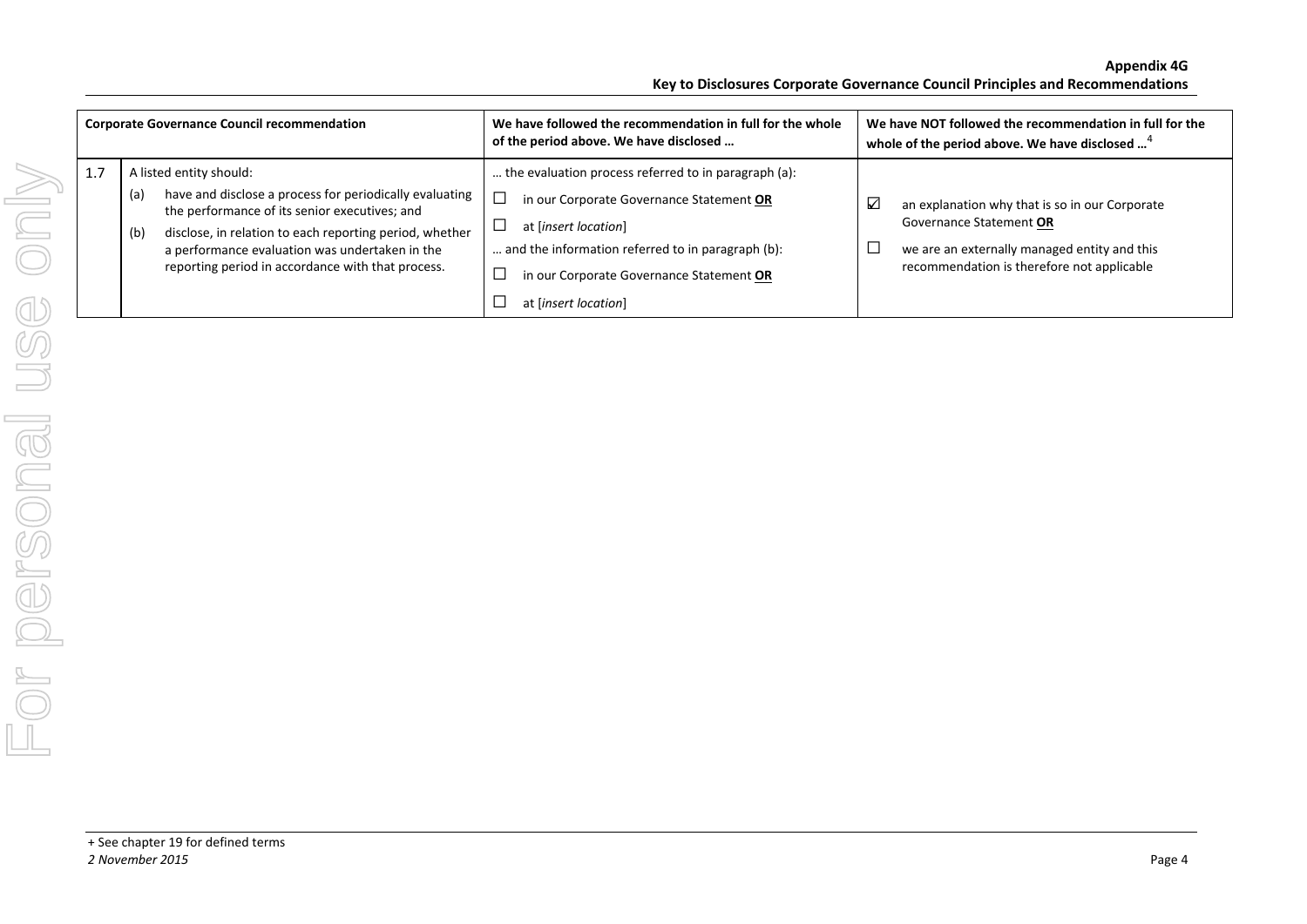|     | <b>Corporate Governance Council recommendation</b>                                                                                                                                                                                                                                                                                                                                                                                                                                                                                                                                                                                                                                                                                                                                                                                                                     | We have followed the recommendation in full for the whole<br>of the period above. We have disclosed                                                                                                                                                                                                                                                                                                                                                                                                                                                                                                                                                                                                                                                                                                                                                                                                                                                 | We have NOT followed the recommendation in full for the<br>whole of the period above. We have disclosed <sup>4</sup>                                                                        |
|-----|------------------------------------------------------------------------------------------------------------------------------------------------------------------------------------------------------------------------------------------------------------------------------------------------------------------------------------------------------------------------------------------------------------------------------------------------------------------------------------------------------------------------------------------------------------------------------------------------------------------------------------------------------------------------------------------------------------------------------------------------------------------------------------------------------------------------------------------------------------------------|-----------------------------------------------------------------------------------------------------------------------------------------------------------------------------------------------------------------------------------------------------------------------------------------------------------------------------------------------------------------------------------------------------------------------------------------------------------------------------------------------------------------------------------------------------------------------------------------------------------------------------------------------------------------------------------------------------------------------------------------------------------------------------------------------------------------------------------------------------------------------------------------------------------------------------------------------------|---------------------------------------------------------------------------------------------------------------------------------------------------------------------------------------------|
|     | PRINCIPLE 2 - STRUCTURE THE BOARD TO ADD VALUE                                                                                                                                                                                                                                                                                                                                                                                                                                                                                                                                                                                                                                                                                                                                                                                                                         |                                                                                                                                                                                                                                                                                                                                                                                                                                                                                                                                                                                                                                                                                                                                                                                                                                                                                                                                                     |                                                                                                                                                                                             |
| 2.1 | The board of a listed entity should:<br>have a nomination committee which:<br>(a)<br>(1) has at least three members, a majority of whom<br>are independent directors; and<br>(2) is chaired by an independent director,<br>and disclose:<br>(3) the charter of the committee;<br>(4) the members of the committee; and<br>(5) as at the end of each reporting period, the<br>number of times the committee met throughout<br>the period and the individual attendances of the<br>members at those meetings; or<br>if it does not have a nomination committee,<br>(b)<br>disclose that fact and the processes it employs to<br>address board succession issues and to ensure that<br>the board has the appropriate balance of skills,<br>knowledge, experience, independence and diversity<br>to enable it to discharge its duties and<br>responsibilities effectively. | [If the entity complies with paragraph (a):]<br>the fact that we have a nomination committee that<br>complies with paragraphs (1) and (2):<br>⊔<br>in our Corporate Governance Statement OR<br>$\Box$<br>at [insert location]<br>and a copy of the charter of the committee:<br>$\Box$<br>at www.beaconminerals.com.au<br>and the information referred to in paragraphs (4) and (5):<br>$\Box$<br>in our Corporate Governance Statement OR<br>$\Box$<br>at [insert location]<br>[If the entity complies with paragraph (b):]<br>the fact that we do not have a nomination committee and<br>the processes we employ to address board succession issues<br>and to ensure that the board has the appropriate balance of<br>skills, knowledge, experience, independence and diversity to<br>enable it to discharge its duties and responsibilities effectively:<br>$\Box$<br>in our Corporate Governance Statement OR<br>$\Box$<br>at [insert location] | ☑<br>an explanation why that is so in our Corporate<br>Governance Statement OR<br>$\Box$<br>we are an externally managed entity and this<br>recommendation is therefore not applicable      |
| 2.2 | A listed entity should have and disclose a board skills<br>matrix setting out the mix of skills and diversity that the<br>board currently has or is looking to achieve in its<br>membership.                                                                                                                                                                                                                                                                                                                                                                                                                                                                                                                                                                                                                                                                           | our board skills matrix:<br>☑<br>in our Corporate Governance Statement OR<br>$\Box$<br>at [insert location]                                                                                                                                                                                                                                                                                                                                                                                                                                                                                                                                                                                                                                                                                                                                                                                                                                         | $\Box$<br>an explanation why that is so in our Corporate<br>Governance Statement OR<br>$\Box$<br>we are an externally managed entity and this<br>recommendation is therefore not applicable |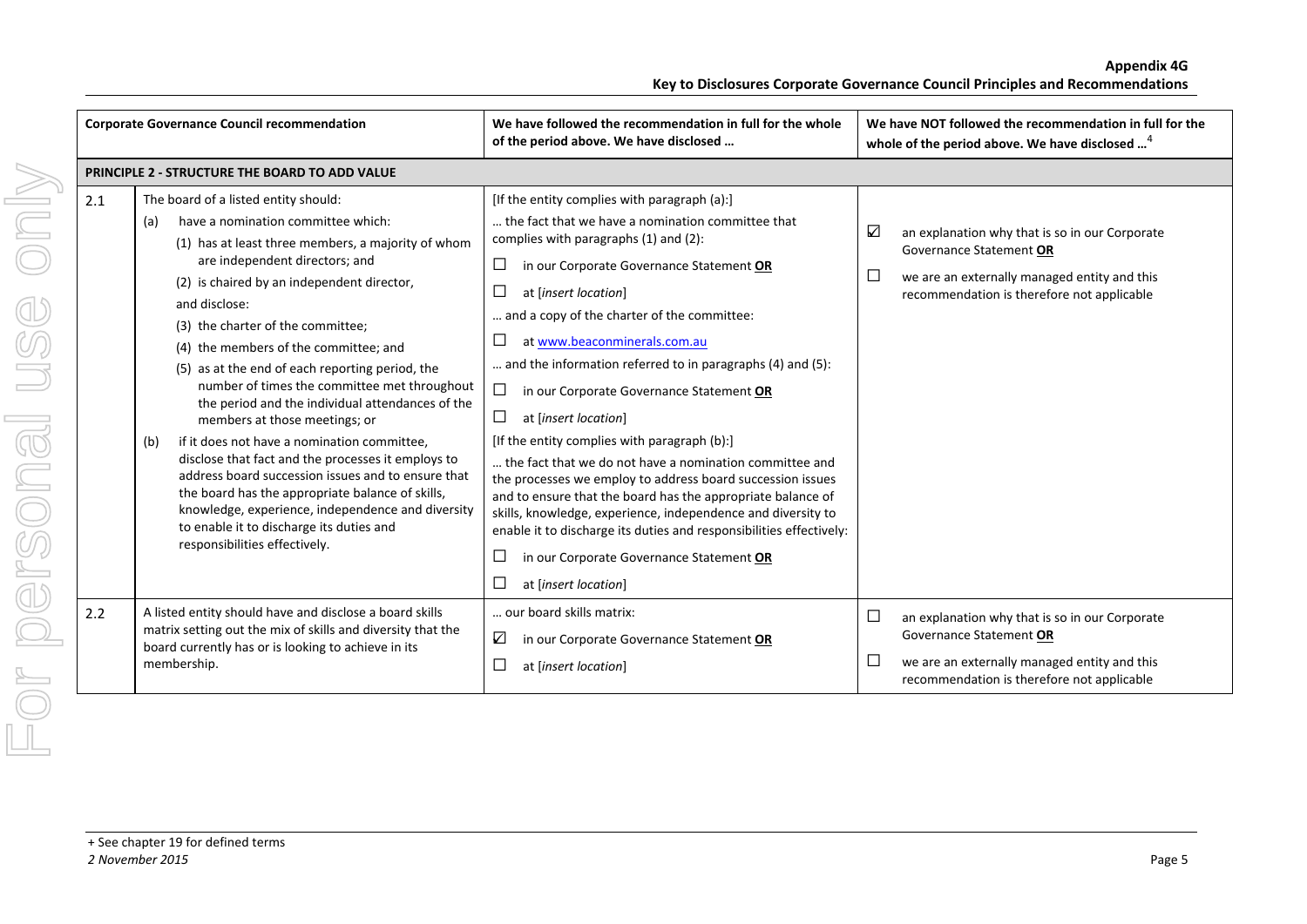|                   | <b>Corporate Governance Council recommendation</b>                                                                                                                                                                                                                                                                                                                                                                                                                                                                                   | We have followed the recommendation in full for the whole<br>of the period above. We have disclosed                                                                                                                                                                                                                                                                                                                                                              |                           | We have NOT followed the recommendation in full for the<br>whole of the period above. We have disclosed <sup>4</sup>                                                    |
|-------------------|--------------------------------------------------------------------------------------------------------------------------------------------------------------------------------------------------------------------------------------------------------------------------------------------------------------------------------------------------------------------------------------------------------------------------------------------------------------------------------------------------------------------------------------|------------------------------------------------------------------------------------------------------------------------------------------------------------------------------------------------------------------------------------------------------------------------------------------------------------------------------------------------------------------------------------------------------------------------------------------------------------------|---------------------------|-------------------------------------------------------------------------------------------------------------------------------------------------------------------------|
| 2.3<br>(b)<br>(c) | A listed entity should disclose:<br>the names of the directors considered by the board<br>to be independent directors;<br>if a director has an interest, position, association or<br>relationship of the type described in Box 2.3 but the<br>board is of the opinion that it does not compromise<br>the independence of the director, the nature of the<br>interest, position, association or relationship in<br>question and an explanation of why the board is of<br>that opinion; and<br>the length of service of each director. | the names of the directors considered by the board to be<br>independent directors:<br>☑<br>in our Corporate Governance Statement OR<br>$\Box$<br>at [insert location]<br>and, where applicable, the information referred to in<br>paragraph (b):<br>☑<br>in our Corporate Governance Statement OR<br>□<br>at [insert location]<br>and the length of service of each director:<br>☑<br>in our Corporate Governance Statement OR<br>$\Box$<br>at [insert location] | $\Box$                    | an explanation why that is so in our Corporate<br><b>Governance Statement</b>                                                                                           |
| 2.4               | A majority of the board of a listed entity should be<br>independent directors.                                                                                                                                                                                                                                                                                                                                                                                                                                                       | the fact that we follow this recommendation:<br>$\Box$<br>in our Corporate Governance Statement OR<br>$\Box$<br>at [insert location]                                                                                                                                                                                                                                                                                                                             | $\triangledown$<br>$\Box$ | an explanation why that is so in our Corporate<br>Governance Statement OR<br>we are an externally managed entity and this<br>recommendation is therefore not applicable |
| 2.5               | The chair of the board of a listed entity should be an<br>independent director and, in particular, should not be the<br>same person as the CEO of the entity.                                                                                                                                                                                                                                                                                                                                                                        | the fact that we follow this recommendation:<br>$\Box$<br>in our Corporate Governance Statement OR<br>$\Box$<br>at [insert location]                                                                                                                                                                                                                                                                                                                             | ☑<br>$\Box$               | an explanation why that is so in our Corporate<br>Governance Statement OR<br>we are an externally managed entity and this<br>recommendation is therefore not applicable |
| 2.6               | A listed entity should have a program for inducting new<br>directors and provide appropriate professional<br>development opportunities for directors to develop and<br>maintain the skills and knowledge needed to perform<br>their role as directors effectively.                                                                                                                                                                                                                                                                   | the fact that we follow this recommendation:<br>☑<br>in our Corporate Governance Statement OR<br>$\Box$<br>at [insert location]                                                                                                                                                                                                                                                                                                                                  | $\Box$<br>$\Box$          | an explanation why that is so in our Corporate<br>Governance Statement OR<br>we are an externally managed entity and this<br>recommendation is therefore not applicable |
|                   | <b>PRINCIPLE 3 - ACT ETHICALLY AND RESPONSIBLY</b>                                                                                                                                                                                                                                                                                                                                                                                                                                                                                   |                                                                                                                                                                                                                                                                                                                                                                                                                                                                  |                           |                                                                                                                                                                         |
| 3.1<br>(a)        | A listed entity should:<br>have a code of conduct for its directors, senior<br>executives and employees; and<br>(b) disclose that code or a summary of it.                                                                                                                                                                                                                                                                                                                                                                           | our code of conduct or a summary of it:<br>in our Corporate Governance Statement OR<br>☑<br>$\Box$<br>at www.beaconminerals.com.au                                                                                                                                                                                                                                                                                                                               | $\Box$                    | an explanation why that is so in our Corporate<br><b>Governance Statement</b>                                                                                           |

+ See chapter 19 for defined terms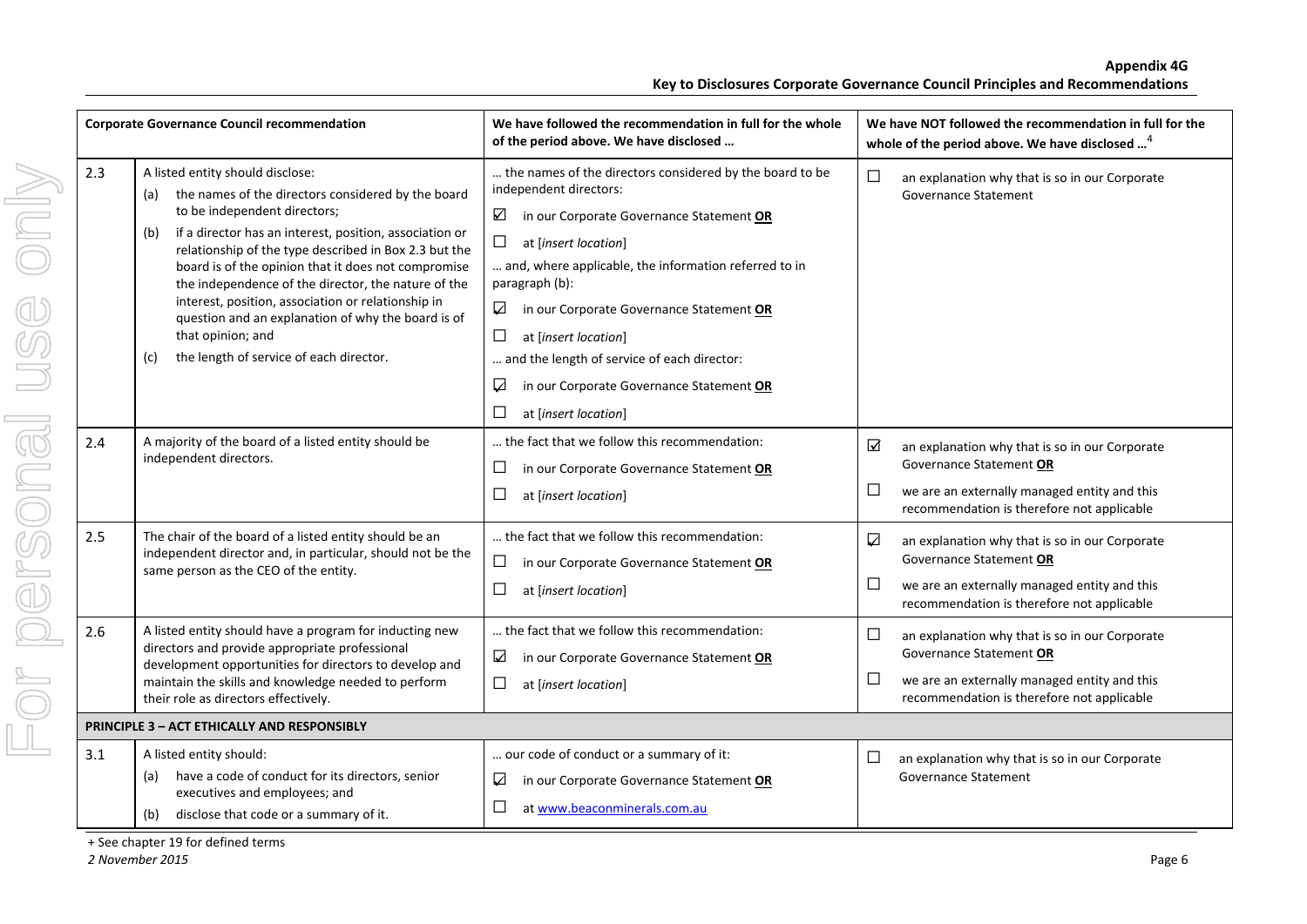|     | <b>Corporate Governance Council recommendation</b>                                                                                                                                                                                                                                                                                                                                                                                                                                                                                                                                                                                                                                                                                                                                                                                                                                                                                                                                     | We have followed the recommendation in full for the whole<br>of the period above. We have disclosed                                                                                                                                                                                                                                                                                                                                                                                                                                                                                                                                                                                                                                                                                                                                                                                                                          | We have NOT followed the recommendation in full for the<br>whole of the period above. We have disclosed <sup>4</sup> |
|-----|----------------------------------------------------------------------------------------------------------------------------------------------------------------------------------------------------------------------------------------------------------------------------------------------------------------------------------------------------------------------------------------------------------------------------------------------------------------------------------------------------------------------------------------------------------------------------------------------------------------------------------------------------------------------------------------------------------------------------------------------------------------------------------------------------------------------------------------------------------------------------------------------------------------------------------------------------------------------------------------|------------------------------------------------------------------------------------------------------------------------------------------------------------------------------------------------------------------------------------------------------------------------------------------------------------------------------------------------------------------------------------------------------------------------------------------------------------------------------------------------------------------------------------------------------------------------------------------------------------------------------------------------------------------------------------------------------------------------------------------------------------------------------------------------------------------------------------------------------------------------------------------------------------------------------|----------------------------------------------------------------------------------------------------------------------|
|     | PRINCIPLE 4 - SAFEGUARD INTEGRITY IN CORPORATE REPORTING                                                                                                                                                                                                                                                                                                                                                                                                                                                                                                                                                                                                                                                                                                                                                                                                                                                                                                                               |                                                                                                                                                                                                                                                                                                                                                                                                                                                                                                                                                                                                                                                                                                                                                                                                                                                                                                                              |                                                                                                                      |
| 4.1 | The board of a listed entity should:<br>have an audit committee which:<br>(a)<br>(1) has at least three members, all of whom are<br>non-executive directors and a majority of whom<br>are independent directors; and<br>(2) is chaired by an independent director, who is<br>not the chair of the board,<br>and disclose:<br>(3) the charter of the committee;<br>(4) the relevant qualifications and experience of the<br>members of the committee; and<br>(5) in relation to each reporting period, the number<br>of times the committee met throughout the<br>period and the individual attendances of the<br>members at those meetings; or<br>if it does not have an audit committee, disclose that<br>(b)<br>fact and the processes it employs that<br>independently verify and safeguard the integrity of<br>its corporate reporting, including the processes for<br>the appointment and removal of the external<br>auditor and the rotation of the audit engagement<br>partner. | [If the entity complies with paragraph (a):]<br>the fact that we have an audit committee that complies with<br>paragraphs (1) and (2):<br>$\Box$<br>in our Corporate Governance Statement OR<br>$\Box$<br>at [insert location]<br>and a copy of the charter of the committee:<br>$\Box$<br>at [insert location]<br>and the information referred to in paragraphs (4) and (5):<br>$\Box$<br>in our Corporate Governance Statement OR<br>$\Box$<br>at [insert location]<br>[If the entity complies with paragraph (b):]<br>the fact that we do not have an audit committee and the<br>processes we employ that independently verify and safeguard<br>the integrity of our corporate reporting, including the<br>processes for the appointment and removal of the external<br>auditor and the rotation of the audit engagement partner:<br>$\Box$<br>in our Corporate Governance Statement OR<br>$\Box$<br>at [insert location] | $\triangledown$<br>an explanation why that is so in our Corporate<br><b>Governance Statement</b>                     |
| 4.2 | The board of a listed entity should, before it approves the<br>entity's financial statements for a financial period, receive<br>from its CEO and CFO a declaration that, in their opinion,<br>the financial records of the entity have been properly<br>maintained and that the financial statements comply with<br>the appropriate accounting standards and give a true and<br>fair view of the financial position and performance of the<br>entity and that the opinion has been formed on the basis<br>of a sound system of risk management and internal<br>control which is operating effectively.                                                                                                                                                                                                                                                                                                                                                                                 | the fact that we follow this recommendation:<br>$\triangledown$<br>in our Corporate Governance Statement OR<br>$\Box$<br>at [insert location]                                                                                                                                                                                                                                                                                                                                                                                                                                                                                                                                                                                                                                                                                                                                                                                | $\Box$<br>an explanation why that is so in our Corporate<br>Governance Statement                                     |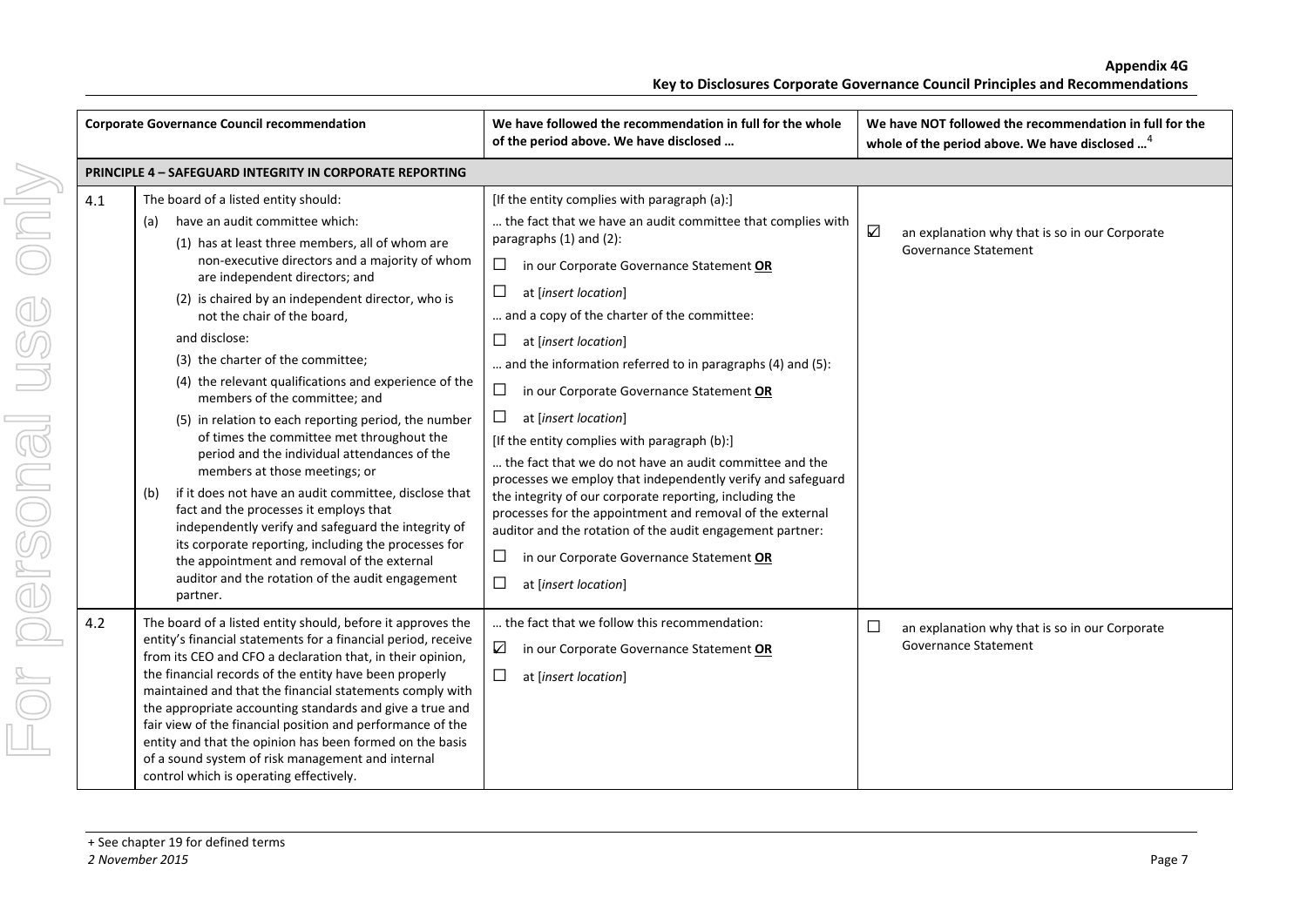|     | <b>Corporate Governance Council recommendation</b>                                                                                                                                                     | We have followed the recommendation in full for the whole<br>of the period above. We have disclosed                                                                                                      |                  | We have NOT followed the recommendation in full for the<br>whole of the period above. We have disclosed <sup>4</sup>                                                                                                                |
|-----|--------------------------------------------------------------------------------------------------------------------------------------------------------------------------------------------------------|----------------------------------------------------------------------------------------------------------------------------------------------------------------------------------------------------------|------------------|-------------------------------------------------------------------------------------------------------------------------------------------------------------------------------------------------------------------------------------|
| 4.3 | A listed entity that has an AGM should ensure that its<br>external auditor attends its AGM and is available to<br>answer questions from security holders relevant to the<br>audit.                     | the fact that we follow this recommendation:<br>$\triangledown$<br>in our Corporate Governance Statement OR<br>$\Box$<br>at [insert location]                                                            | $\Box$<br>$\Box$ | an explanation why that is so in our Corporate<br>Governance Statement OR<br>we are an externally managed entity that does not hold<br>an annual general meeting and this recommendation is<br>therefore not applicable             |
|     | <b>PRINCIPLE 5 - MAKE TIMELY AND BALANCED DISCLOSURE</b>                                                                                                                                               |                                                                                                                                                                                                          |                  |                                                                                                                                                                                                                                     |
| 5.1 | A listed entity should:<br>have a written policy for complying with its<br>(a)<br>continuous disclosure obligations under the Listing<br>Rules; and<br>disclose that policy or a summary of it.<br>(b) | our continuous disclosure compliance policy or a summary of<br>☑<br>in our Corporate Governance Statement OR<br>$\Box$<br>at www.beaconminerals.com.au                                                   | $\Box$           | an explanation why that is so in our Corporate<br><b>Governance Statement</b>                                                                                                                                                       |
|     | <b>PRINCIPLE 6 - RESPECT THE RIGHTS OF SECURITY HOLDERS</b>                                                                                                                                            |                                                                                                                                                                                                          |                  |                                                                                                                                                                                                                                     |
| 6.1 | A listed entity should provide information about itself and<br>its governance to investors via its website.                                                                                            | information about us and our governance on our website:<br>$\Delta$<br>at www.beaconminerals.com.au                                                                                                      | $\Box$           | an explanation why that is so in our Corporate<br><b>Governance Statement</b>                                                                                                                                                       |
| 6.2 | A listed entity should design and implement an investor<br>relations program to facilitate effective two-way<br>communication with investors.                                                          | the fact that we follow this recommendation:<br>☑<br>in our Corporate Governance Statement OR<br>$\Box$<br>at www.beaconminerals.com.au                                                                  | □                | an explanation why that is so in our Corporate<br><b>Governance Statement</b>                                                                                                                                                       |
| 6.3 | A listed entity should disclose the policies and processes it<br>has in place to facilitate and encourage participation at<br>meetings of security holders.                                            | our policies and processes for facilitating and encouraging<br>participation at meetings of security holders:<br>☑<br>in our Corporate Governance Statement OR<br>$\Box$<br>at www.beaconminerals.com.au | $\Box$<br>$\Box$ | an explanation why that is so in our Corporate<br>Governance Statement OR<br>we are an externally managed entity that does not hold<br>periodic meetings of security holders and this<br>recommendation is therefore not applicable |
| 6.4 | A listed entity should give security holders the option to<br>receive communications from, and send communications<br>to, the entity and its security registry electronically.                         | the fact that we follow this recommendation:<br>$\blacktriangledown$<br>in our Corporate Governance Statement OR<br>□<br>at www.beaconminerals.com.au                                                    | $\Box$           | an explanation why that is so in our Corporate<br><b>Governance Statement</b>                                                                                                                                                       |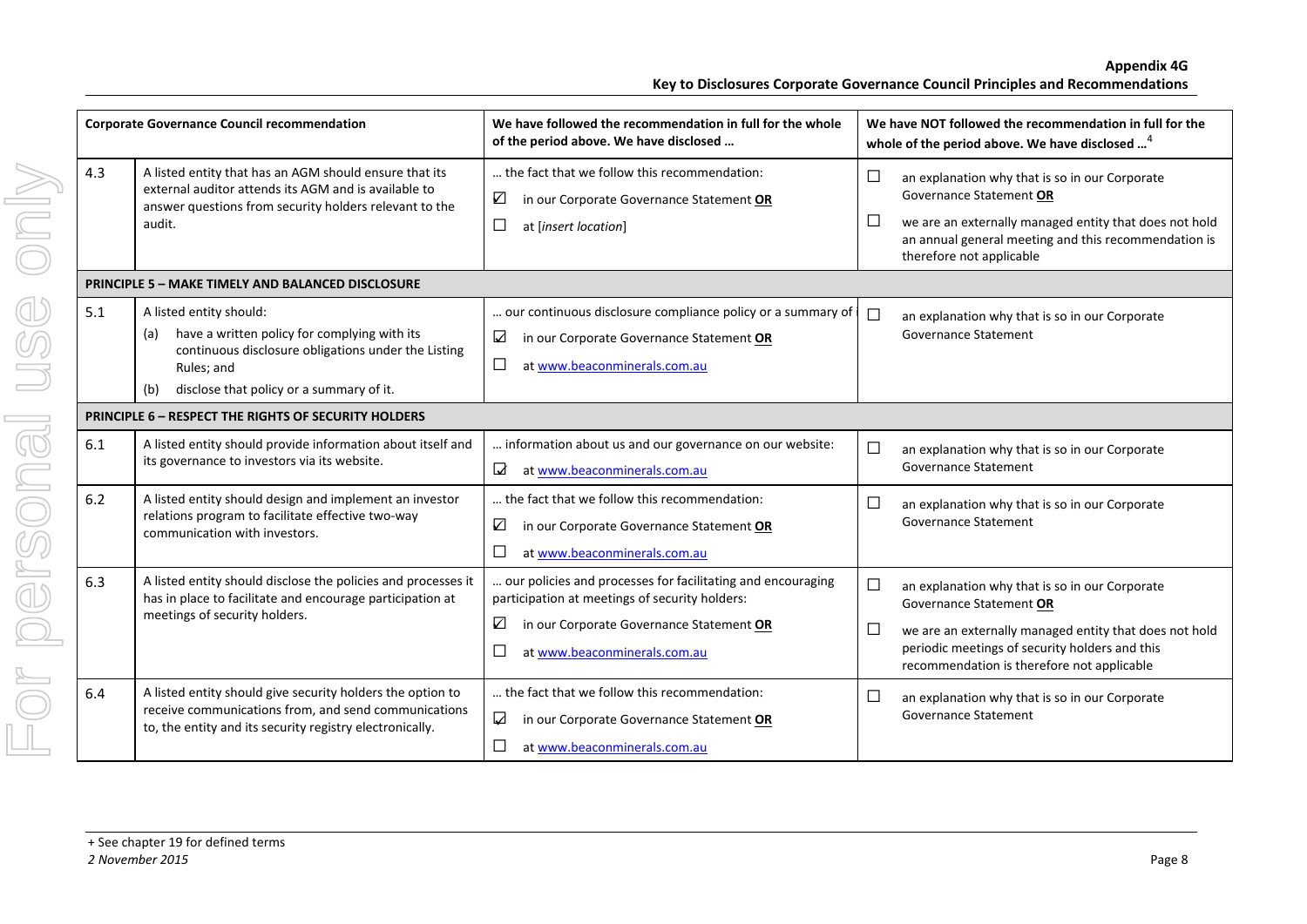|  |     | <b>Corporate Governance Council recommendation</b>                                                                                                                                                                                                                                                                                                                                                                                                                                                                                                                                                                                                                                  | We have followed the recommendation in full for the whole<br>of the period above. We have disclosed                                                                                                                                                                                                                                                                                                                                   | We have NOT followed the recommendation in full for the<br>whole of the period above. We have disclosed <sup>4</sup> |
|--|-----|-------------------------------------------------------------------------------------------------------------------------------------------------------------------------------------------------------------------------------------------------------------------------------------------------------------------------------------------------------------------------------------------------------------------------------------------------------------------------------------------------------------------------------------------------------------------------------------------------------------------------------------------------------------------------------------|---------------------------------------------------------------------------------------------------------------------------------------------------------------------------------------------------------------------------------------------------------------------------------------------------------------------------------------------------------------------------------------------------------------------------------------|----------------------------------------------------------------------------------------------------------------------|
|  |     | <b>PRINCIPLE 7 - RECOGNISE AND MANAGE RISK</b>                                                                                                                                                                                                                                                                                                                                                                                                                                                                                                                                                                                                                                      |                                                                                                                                                                                                                                                                                                                                                                                                                                       |                                                                                                                      |
|  | 7.1 | The board of a listed entity should:<br>[If the entity complies with paragraph (a):]<br>have a committee or committees to oversee risk,<br>the fact that we have a committee or committees to<br>(a)<br>each of which:<br>oversee risk that comply with paragraphs (1) and (2):<br>(1) has at least three members, a majority of whom<br>$\Box$<br>in our Corporate Governance Statement OR<br>are independent directors; and<br>□<br>at [insert location]<br>(2) is chaired by an independent director,<br>and a copy of the charter of the committee:<br>and disclose:<br>(3) the charter of the committee;<br>ப<br>at [insert location]<br>(4) the members of the committee; and | and the information referred to in paragraphs (4) and (5):                                                                                                                                                                                                                                                                                                                                                                            | ☑<br>an explanation why that is so in our Corporate<br><b>Governance Statement</b>                                   |
|  |     | (5) as at the end of each reporting period, the<br>number of times the committee met throughout<br>the period and the individual attendances of the<br>members at those meetings; or<br>if it does not have a risk committee or committees<br>(b)<br>that satisfy (a) above, disclose that fact and the<br>processes it employs for overseeing the entity's risk<br>management framework.                                                                                                                                                                                                                                                                                           | $\Box$<br>in our Corporate Governance Statement OR<br>$\Box$<br>at [insert location]<br>[If the entity complies with paragraph (b):]<br>the fact that we do not have a risk committee or<br>committees that satisfy (a) and the processes we employ for<br>overseeing our risk management framework:<br>$\Box$<br>in our Corporate Governance Statement OR<br>⊔<br>at [insert location]                                               |                                                                                                                      |
|  | 7.2 | The board or a committee of the board should:<br>review the entity's risk management framework at<br>(a)<br>least annually to satisfy itself that it continues to be<br>sound; and<br>disclose, in relation to each reporting period,<br>(b)<br>whether such a review has taken place.                                                                                                                                                                                                                                                                                                                                                                                              | the fact that board or a committee of the board reviews the<br>entity's risk management framework at least annually to<br>satisfy itself that it continues to be sound:<br>☑<br>in our Corporate Governance Statement OR<br>$\Box$<br>at [insert location]<br>and that such a review has taken place in the reporting<br>period covered by this Appendix 4G:<br>☑<br>in our Corporate Governance Statement OR<br>at [insert location] | $\Box$<br>an explanation why that is so in our Corporate<br><b>Governance Statement</b>                              |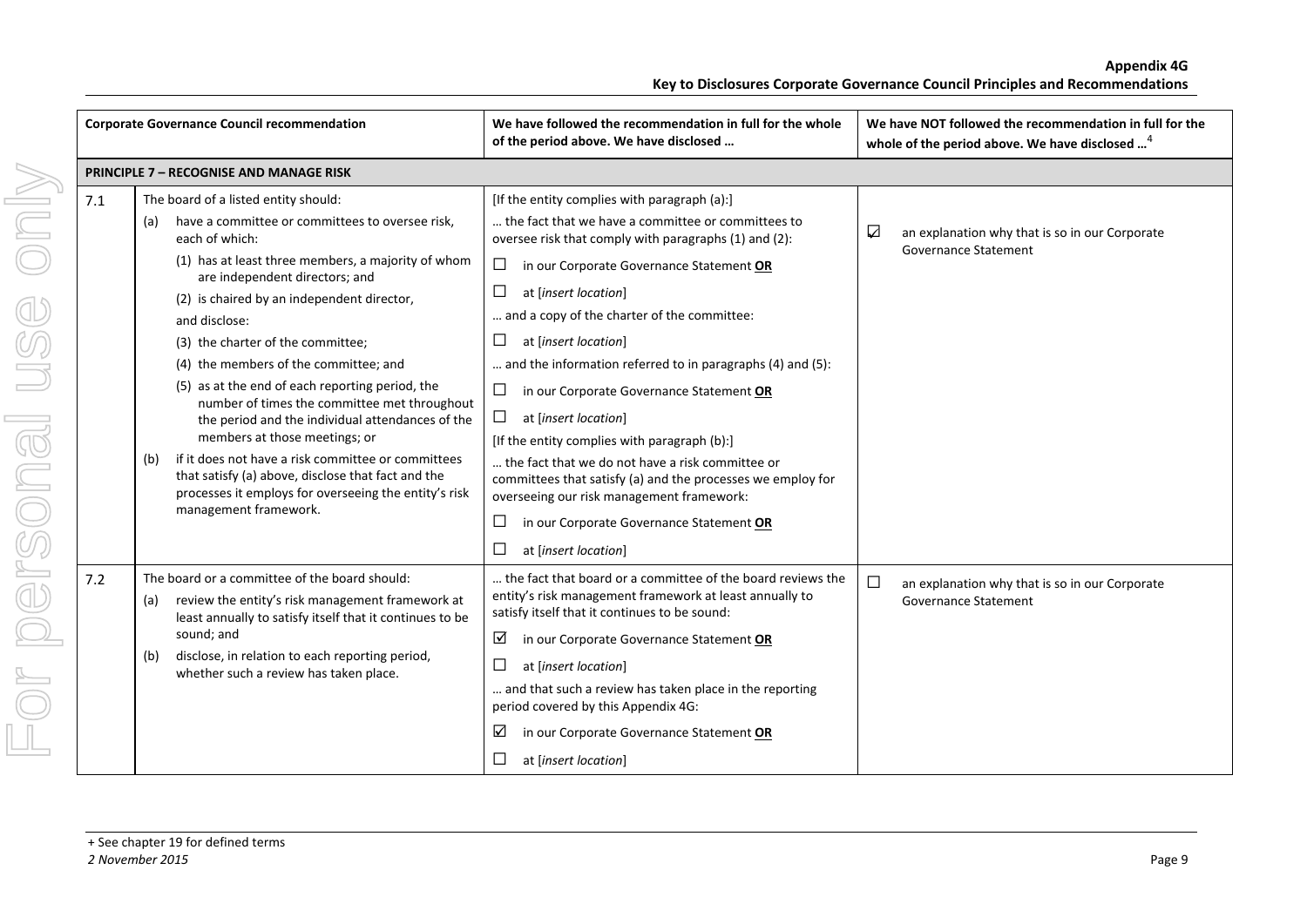|     | <b>Corporate Governance Council recommendation</b>                                                                                                                                                                                                                                                                                                                           | We have followed the recommendation in full for the whole<br>of the period above. We have disclosed                                                                                                                                                                                                                                                                                                                                                                                                                                                       | We have NOT followed the recommendation in full for the<br>whole of the period above. We have disclosed <sup>4</sup> |
|-----|------------------------------------------------------------------------------------------------------------------------------------------------------------------------------------------------------------------------------------------------------------------------------------------------------------------------------------------------------------------------------|-----------------------------------------------------------------------------------------------------------------------------------------------------------------------------------------------------------------------------------------------------------------------------------------------------------------------------------------------------------------------------------------------------------------------------------------------------------------------------------------------------------------------------------------------------------|----------------------------------------------------------------------------------------------------------------------|
| 7.3 | A listed entity should disclose:<br>if it has an internal audit function, how the function<br>(a)<br>is structured and what role it performs; or<br>if it does not have an internal audit function, that<br>(b)<br>fact and the processes it employs for evaluating and<br>continually improving the effectiveness of its risk<br>management and internal control processes. | [If the entity complies with paragraph (a):]<br>how our internal audit function is structured and what role<br>it performs:<br>in our Corporate Governance Statement OR<br>⊔<br>$\Box$<br>at [insert location]<br>[If the entity complies with paragraph (b):]<br>the fact that we do not have an internal audit function and<br>the processes we employ for evaluating and continually<br>improving the effectiveness of our risk management and<br>internal control processes:<br>in our Corporate Governance Statement OR<br>⊔<br>at [insert location] | ☑<br>an explanation why that is so in our Corporate<br>Governance Statement                                          |
| 7.4 | A listed entity should disclose whether it has any material<br>exposure to economic, environmental and social<br>sustainability risks and, if it does, how it manages or<br>intends to manage those risks.                                                                                                                                                                   | whether we have any material exposure to economic,<br>environmental and social sustainability risks and, if we do,<br>how we manage or intend to manage those risks:<br>☑<br>in our Corporate Governance Statement OR<br>at [insert location]                                                                                                                                                                                                                                                                                                             | $\Box$<br>an explanation why that is so in our Corporate<br><b>Governance Statement</b>                              |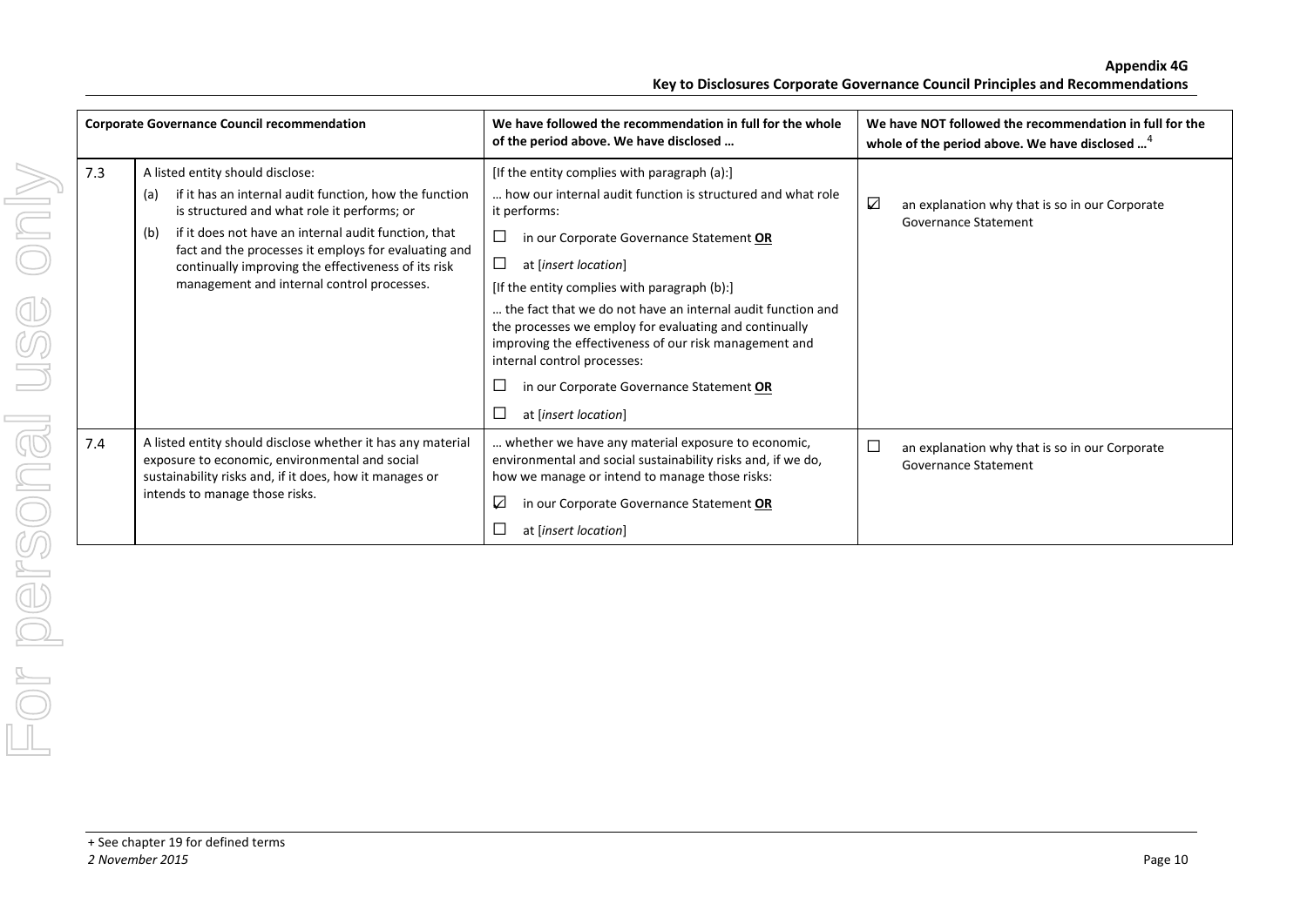|     | <b>Corporate Governance Council recommendation</b>                                                                                                                                                                                                                                                                                                                                                                                                                                                                                                                                                                                                                                                                                                                                                   | We have followed the recommendation in full for the whole<br>of the period above. We have disclosed                                                                                                                                                                                                                                                                                                                                                                                                                                                                                                                                                                                                                                                                                                                                                                        | We have NOT followed the recommendation in full for the<br>whole of the period above. We have disclosed <sup>4</sup>                                                                        |
|-----|------------------------------------------------------------------------------------------------------------------------------------------------------------------------------------------------------------------------------------------------------------------------------------------------------------------------------------------------------------------------------------------------------------------------------------------------------------------------------------------------------------------------------------------------------------------------------------------------------------------------------------------------------------------------------------------------------------------------------------------------------------------------------------------------------|----------------------------------------------------------------------------------------------------------------------------------------------------------------------------------------------------------------------------------------------------------------------------------------------------------------------------------------------------------------------------------------------------------------------------------------------------------------------------------------------------------------------------------------------------------------------------------------------------------------------------------------------------------------------------------------------------------------------------------------------------------------------------------------------------------------------------------------------------------------------------|---------------------------------------------------------------------------------------------------------------------------------------------------------------------------------------------|
|     | <b>PRINCIPLE 8 - REMUNERATE FAIRLY AND RESPONSIBLY</b>                                                                                                                                                                                                                                                                                                                                                                                                                                                                                                                                                                                                                                                                                                                                               |                                                                                                                                                                                                                                                                                                                                                                                                                                                                                                                                                                                                                                                                                                                                                                                                                                                                            |                                                                                                                                                                                             |
| 8.1 | The board of a listed entity should:<br>have a remuneration committee which:<br>(a)<br>(1) has at least three members, a majority of whom<br>are independent directors; and<br>(2) is chaired by an independent director,<br>and disclose:<br>(3) the charter of the committee;<br>(4) the members of the committee; and<br>(5) as at the end of each reporting period, the<br>number of times the committee met throughout<br>the period and the individual attendances of the<br>members at those meetings; or<br>if it does not have a remuneration committee,<br>(b)<br>disclose that fact and the processes it employs for<br>setting the level and composition of remuneration<br>for directors and senior executives and ensuring that<br>such remuneration is appropriate and not excessive. | [If the entity complies with paragraph (a):]<br>the fact that we have a remuneration committee that<br>complies with paragraphs (1) and (2):<br>$\Box$<br>in our Corporate Governance Statement OR<br>⊔<br>at [insert location]<br>and a copy of the charter of the committee:<br>$\Box$<br>at [insert location]<br>and the information referred to in paragraphs (4) and (5):<br>$\Box$<br>in our Corporate Governance Statement OR<br>$\Box$<br>at [insert location]<br>[If the entity complies with paragraph (b):]<br>the fact that we do not have a remuneration committee and<br>the processes we employ for setting the level and composition<br>of remuneration for directors and senior executives and<br>ensuring that such remuneration is appropriate and not<br>excessive:<br>$\Box$<br>in our Corporate Governance Statement OR<br>□<br>at [insert location] | ☑<br>an explanation why that is so in our Corporate<br>Governance Statement OR<br>$\Box$<br>we are an externally managed entity and this recommend<br>therefore not applicable              |
| 8.2 | A listed entity should separately disclose its policies and<br>practices regarding the remuneration of non-executive<br>directors and the remuneration of executive directors and<br>other senior executives.                                                                                                                                                                                                                                                                                                                                                                                                                                                                                                                                                                                        | separately our remuneration policies and practices<br>regarding the remuneration of non-executive directors and<br>the remuneration of executive directors and other senior<br>executives:<br>⊻<br>in our Corporate Governance Statement OR<br>$\Box$<br>at [insert location]                                                                                                                                                                                                                                                                                                                                                                                                                                                                                                                                                                                              | $\Box$<br>an explanation why that is so in our Corporate<br>Governance Statement OR<br>$\Box$<br>we are an externally managed entity and this<br>recommendation is therefore not applicable |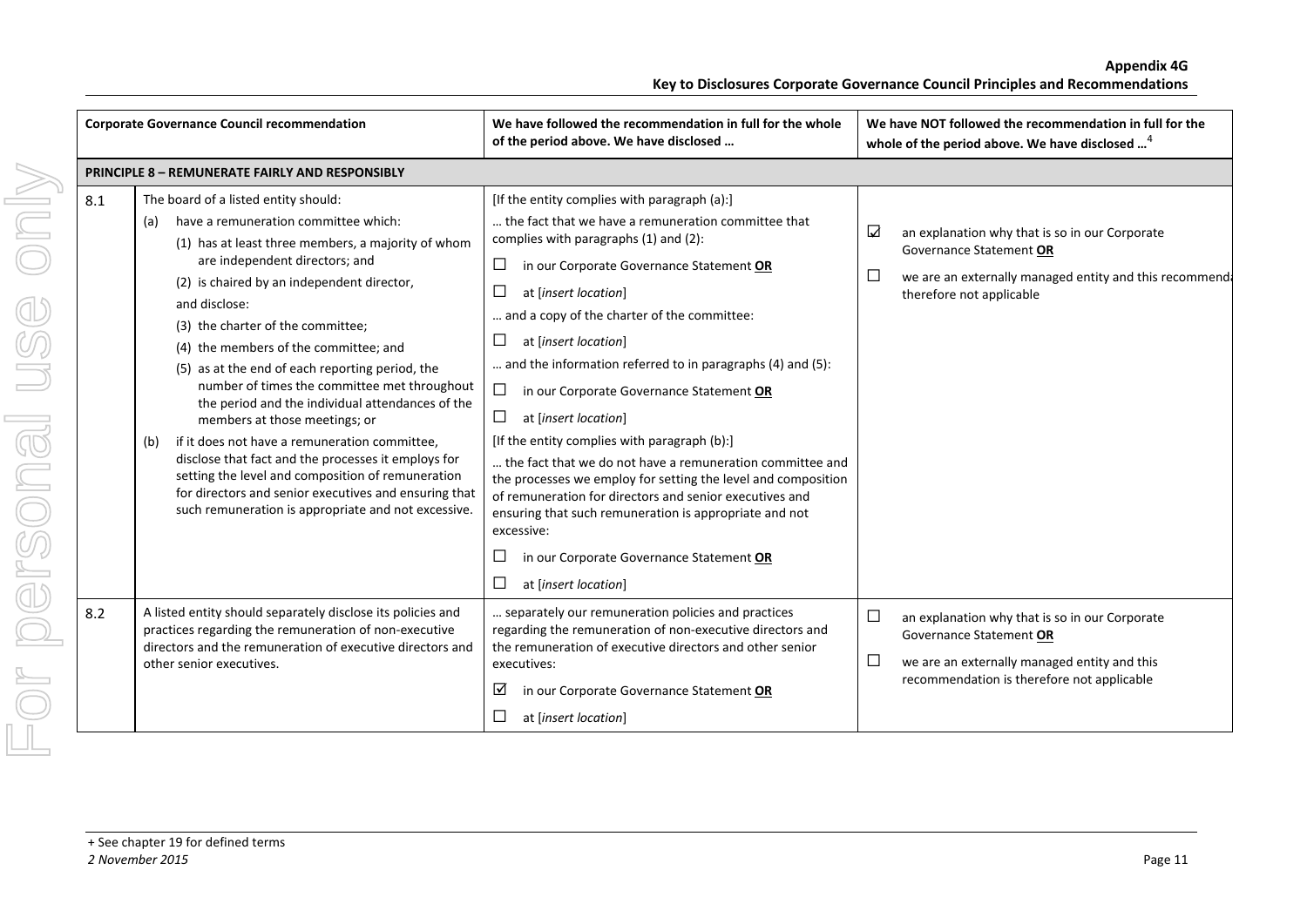| <b>Corporate Governance Council recommendation</b> |                                                                                                                                                                                                                                                                                                                                                       | We have followed the recommendation in full for the whole<br>of the period above. We have disclosed                   | We have NOT followed the recommendation in full for the<br>whole of the period above. We have disclosed <sup>4</sup>                                                                                                                                                                         |
|----------------------------------------------------|-------------------------------------------------------------------------------------------------------------------------------------------------------------------------------------------------------------------------------------------------------------------------------------------------------------------------------------------------------|-----------------------------------------------------------------------------------------------------------------------|----------------------------------------------------------------------------------------------------------------------------------------------------------------------------------------------------------------------------------------------------------------------------------------------|
| 8.3                                                | A listed entity which has an equity-based remuneration<br>scheme should:<br>have a policy on whether participants are permitted<br>(a)<br>to enter into transactions (whether through the use<br>of derivatives or otherwise) which limit the<br>economic risk of participating in the scheme; and<br>disclose that policy or a summary of it.<br>(b) | our policy on this issue or a summary of it:<br>☑<br>in our Corporate Governance Statement OR<br>at [insert location] | an explanation why that is so in our Corporate<br>ᄂ<br>Governance Statement OR<br>we do not have an equity-based remuneration scheme<br>and this recommendation is therefore not applicable OR<br>we are an externally managed entity and this<br>recommendation is therefore not applicable |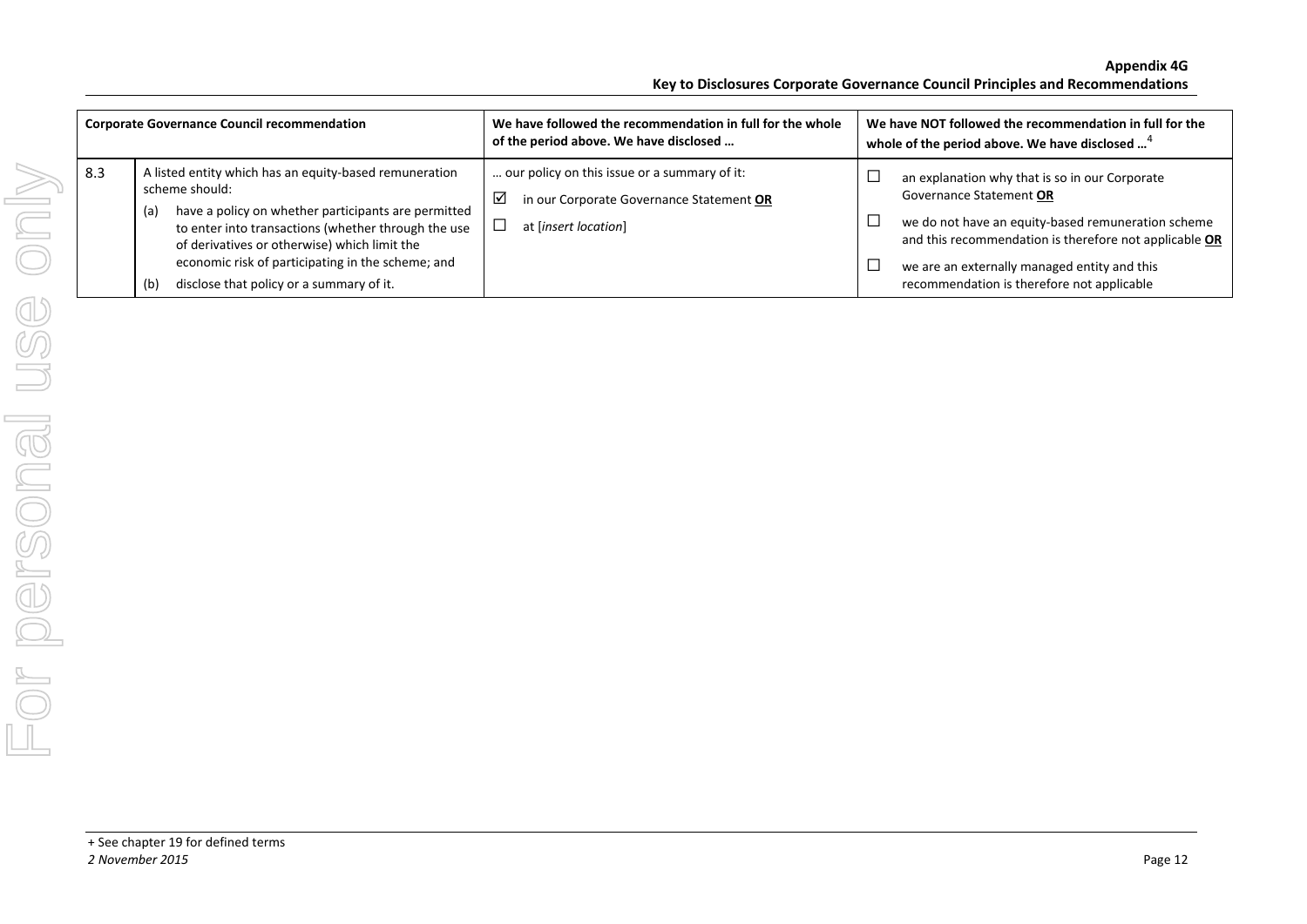

## **CORPORATE GOVERNANCE STATEMENT FOR THE YEAR ENDED 30 JUNE 2017**

The policies and practices developed and implemented by the Board over many years meet or exceed the Principles and Recommendations set out in ASX's 3<sup>rd</sup> Edition Corporate Governance Council Guidelines (ASX Guidelines).

The statement was approved by the Board of Beacon Minerals Limited and is current as at 28 September 2017. The statement and information identified therein are available on the Company's website at www.beaconminerals.com.au under the Corporate Governance Section.

|     | <b>ASX RECOMMENDATION</b>                                        | <b>STATEMENT COMMENTARY</b>                                                                                       | <b>COMPLIANT WITH</b> |
|-----|------------------------------------------------------------------|-------------------------------------------------------------------------------------------------------------------|-----------------------|
|     |                                                                  |                                                                                                                   | <b>ASX</b>            |
|     |                                                                  |                                                                                                                   | <b>RECOMMENDATION</b> |
|     | Principal 1: Lay solid foundations for management and oversight  |                                                                                                                   |                       |
|     |                                                                  | A listed entity should establish and disclose the respective roles and responsibility of its board and management |                       |
|     | and how their performance is monitored and evaluated.            |                                                                                                                   |                       |
|     | 1.1 A listed entity should disclose:                             |                                                                                                                   |                       |
| (a) | the<br>respective<br>roles<br>and                                | The Directors monitor the business affairs of the                                                                 | Yes                   |
|     | responsibilities of its board                                    | Company on behalf of Shareholders and have adopted                                                                |                       |
|     | and management; and                                              | a Corporate Governance Plan which is designed to                                                                  |                       |
|     |                                                                  | encourage Directors to focus their attention on                                                                   |                       |
|     |                                                                  | accountability, risk management and ethical conduct.                                                              |                       |
|     |                                                                  |                                                                                                                   |                       |
|     |                                                                  | The Board Charter sets out the Board's role, powers                                                               |                       |
|     |                                                                  | and duties and establishes the functions reserved for                                                             |                       |
|     |                                                                  | the Board and those which are delegated to                                                                        |                       |
|     |                                                                  | management.                                                                                                       |                       |
|     |                                                                  |                                                                                                                   |                       |
| (b) | those<br>matters<br>expressly                                    | The Company's Board Charter is located on the                                                                     | Yes                   |
|     | reserved to the board and                                        | Company's website which sets out the role, powers                                                                 |                       |
|     | delegated<br>those<br>to                                         | and responsibility of the Board.                                                                                  |                       |
|     | management.                                                      |                                                                                                                   |                       |
|     | 1.2 A listed entity should:                                      |                                                                                                                   |                       |
| (a) | undertake appropriate checks                                     | Appropriate background checks are, to be carried out                                                              | <b>Yes</b>            |
|     | before appointing a person, or                                   | prior to any Board appointments.                                                                                  |                       |
|     | putting forward to security                                      |                                                                                                                   |                       |
|     | holders<br>a candidate<br>for                                    |                                                                                                                   |                       |
|     | election as a director; and                                      | All material information relevant to a decision about                                                             |                       |
| (b) | Provide security holders with<br>all material information in its | each candidate for election will be contained in the                                                              | Yes                   |
|     |                                                                  |                                                                                                                   |                       |
|     | possession relevant to<br>a a<br>decision on whether or not to   | Notice of Meeting.                                                                                                |                       |
|     | elect or re-elect a director.                                    |                                                                                                                   |                       |
|     | 1.3 A listed entity should have a                                | Directors are not appointed for specific terms and are                                                            | Yes                   |
|     | written agreement with each                                      | subject to rotational requirements for re-election.                                                               |                       |
|     | director and senior executive                                    | Criterion for continued office is effective contribution,                                                         |                       |
|     |                                                                  |                                                                                                                   |                       |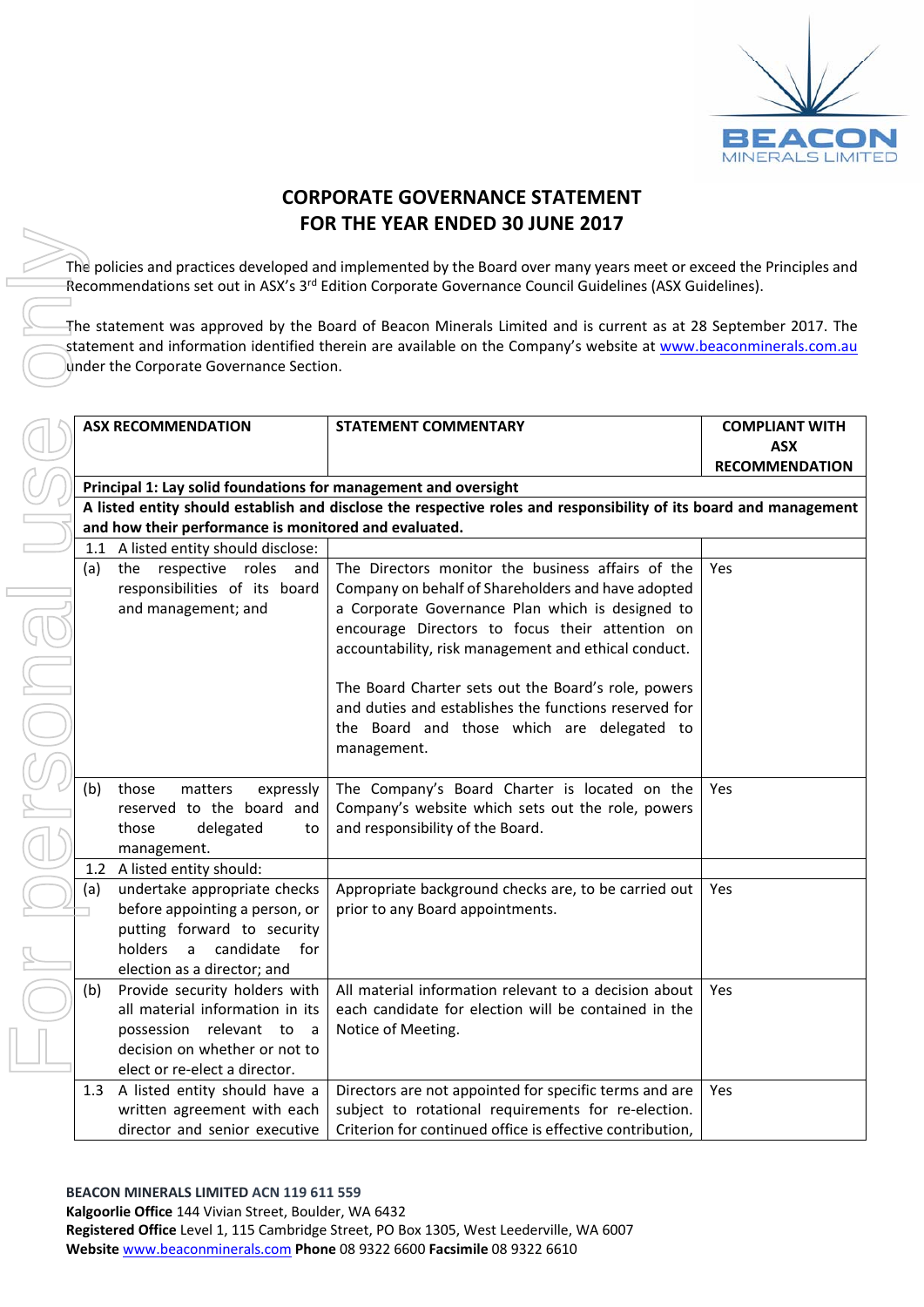

|                | setting out the terms of their<br>appointment.                                                                                                                                                                                                                                                                      | which is regularly reviewed in the evaluation of the<br>Board's performance.                                                                                                                                                                                                                                                                                                                                                                                                                                                                                                                                                                                                                                                                                                                                                                                                                                                                                                                                                                                                                                                                                                                                                                                                                                                                                                                                            |     |
|----------------|---------------------------------------------------------------------------------------------------------------------------------------------------------------------------------------------------------------------------------------------------------------------------------------------------------------------|-------------------------------------------------------------------------------------------------------------------------------------------------------------------------------------------------------------------------------------------------------------------------------------------------------------------------------------------------------------------------------------------------------------------------------------------------------------------------------------------------------------------------------------------------------------------------------------------------------------------------------------------------------------------------------------------------------------------------------------------------------------------------------------------------------------------------------------------------------------------------------------------------------------------------------------------------------------------------------------------------------------------------------------------------------------------------------------------------------------------------------------------------------------------------------------------------------------------------------------------------------------------------------------------------------------------------------------------------------------------------------------------------------------------------|-----|
|                |                                                                                                                                                                                                                                                                                                                     | Directors have written agreements setting out the<br>terms of their appointment.                                                                                                                                                                                                                                                                                                                                                                                                                                                                                                                                                                                                                                                                                                                                                                                                                                                                                                                                                                                                                                                                                                                                                                                                                                                                                                                                        |     |
| 1.4            | The company secretary of a<br>listed<br>should<br>entity<br>be<br>accountable directly to the<br>board, through the chair, on<br>all matters to do with the<br>proper functioning of the<br>board.                                                                                                                  | The Board has access to the Company Secretary, who<br>is accountable directly to the Board, through the Chair,<br>on all matters to do with the proper functioning of the<br>Board.                                                                                                                                                                                                                                                                                                                                                                                                                                                                                                                                                                                                                                                                                                                                                                                                                                                                                                                                                                                                                                                                                                                                                                                                                                     | Yes |
| $1.5\,$<br>(a) | A listed entity should:<br>have a diversity policy which<br>includes requirements for the<br>board or a relevant committee<br>of the board to set measurable<br>objectives<br>for<br>achieving<br>gender diversity and to assess<br>annually both the objectives<br>and the entity's progress in<br>achieving them; | The Company's Diversity Policy, which is included in<br>Schedule 10 of the Company's Corporate Governance<br>Plan, recognises the benefits arising from employee<br>and Board diversity, including a broader pool of high<br>quality employees, improving employee retention,<br>accessing different perspectives and ideas and<br>benefiting from all available talent. Diversity includes,<br>but is not limited to, gender, age, ethnicity and cultural<br>background.<br>The Board is responsible for developing measurable<br>objectives and strategies to meet the Objectives of the<br>Diversity Policy (Measureable Objectives)<br>and<br>monitoring the progress of the Measureable<br>Objectives through monitoring, evaluation and<br>reporting mechanisms listed below.<br>The Board may also set Measurable Objectives for<br>achieving gender diversity and monitoring their<br>achievement.<br>The Board will conduct all Board appointment<br>processes in a manner that promotes gender diversity,<br>including establishing a structured approach for<br>identifying a pool of candidates, using external experts<br>where necessary.<br>Due to the scale of the Company's operations and the<br>limited number of employees, the Company has not<br>yet set Measurable Objectives for achieving gender<br>diversity. The Company will consider establishing<br>measurable objectives as it develops. | Yes |
|                |                                                                                                                                                                                                                                                                                                                     |                                                                                                                                                                                                                                                                                                                                                                                                                                                                                                                                                                                                                                                                                                                                                                                                                                                                                                                                                                                                                                                                                                                                                                                                                                                                                                                                                                                                                         |     |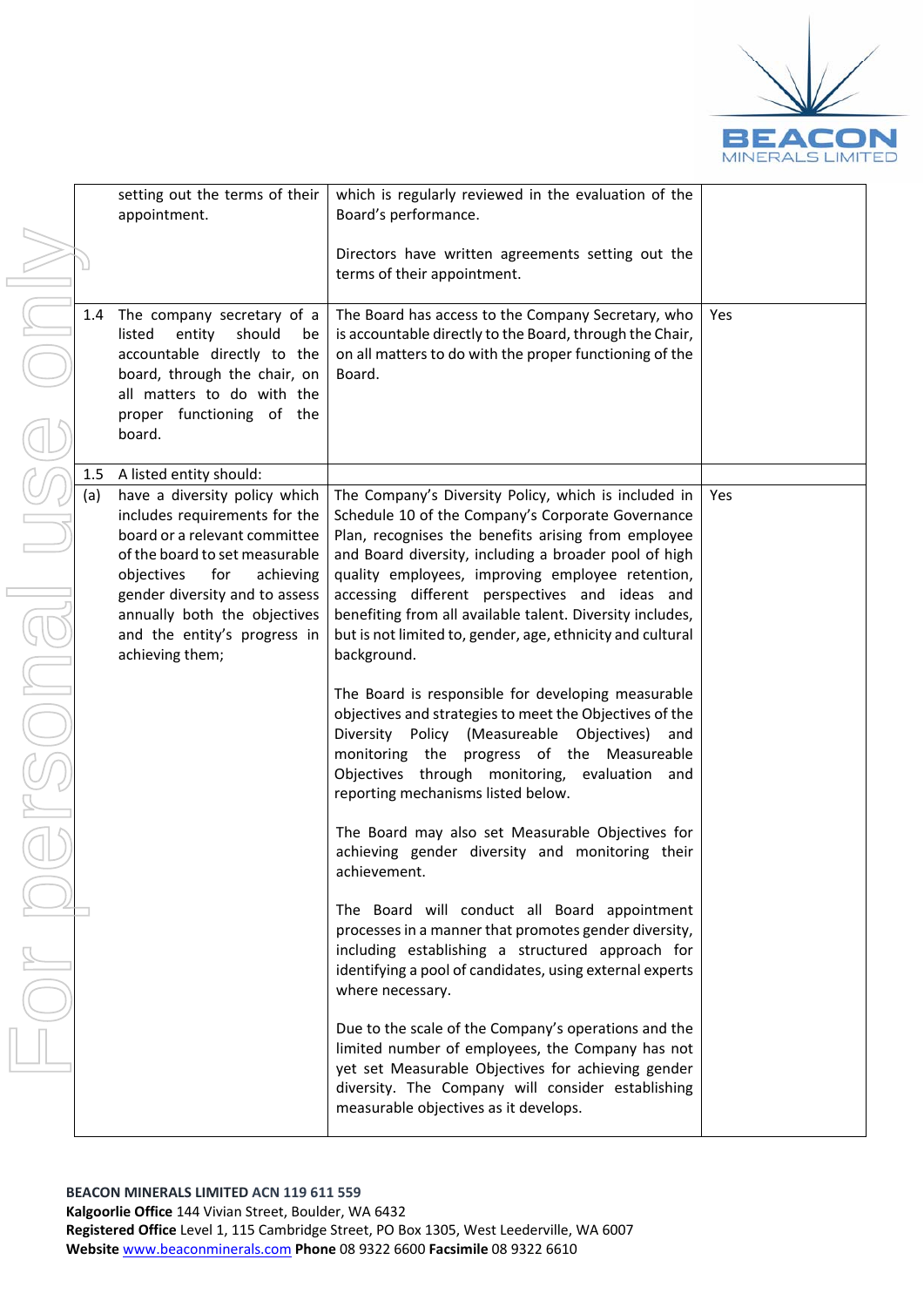

| (b) | disclose that policy or a                            | A copy of the Company's Diversity Policy is included in | Yes |
|-----|------------------------------------------------------|---------------------------------------------------------|-----|
|     | summary of it; and                                   | the Company's Corporate Governance Plan and is          |     |
|     |                                                      | available on the "Corporate Governance" page of the     |     |
|     |                                                      | Company's website www.beaconminerals.com.au.            |     |
|     |                                                      |                                                         |     |
| (c) | disclose as at the end of each                       | Due to the limited number of employees, the             | No. |
|     | reporting<br>period<br>the                           | Company has not yet set measurable objectives for       |     |
|     | measurable<br>for<br>achieving                       | achieving gender diversity. The Company will consider   |     |
|     | gender diversity set by the                          | establishing measurable objectives as it develops.      |     |
|     | Board in accordance with the                         |                                                         |     |
|     | entity's diversity policy and its                    |                                                         |     |
|     | progress towards achieving                           |                                                         |     |
|     | them and either;                                     |                                                         |     |
|     | (i) the respective portions of                       | The Company currently comprises of the following        | Yes |
|     | men and woman on the                                 | percentages of females;                                 |     |
|     | board,<br>in<br>senior                               |                                                         |     |
|     | executive positions and                              | 33% of the Board<br>$\bullet$                           |     |
|     | the<br>whole<br>across                               | 0% Senior Management (i)                                |     |
|     | organisation<br>(including                           | 50% of the Company's total workforce<br>$\bullet$       |     |
|     | the entity<br>how<br>has                             |                                                         |     |
|     | defined senior executives                            | the Company does not have any senior<br>(i)             |     |
|     | for these purposes;                                  | executives apart from the Board.                        |     |
|     |                                                      |                                                         |     |
|     | (ii) if the entity is a 'relevant                    | The Company is not a 'relevant entity' under the        | N/A |
|     | entity'<br>under<br>the                              | Workplace Gender Equality Act.                          |     |
|     | Workplace<br>Gender                                  |                                                         |     |
|     |                                                      |                                                         |     |
|     | Equality Act, the entity's<br>most recent<br>'Gender |                                                         |     |
|     |                                                      |                                                         |     |
|     | Equality Indicators', as                             |                                                         |     |
|     | defined in and published<br>under the Act.           |                                                         |     |
|     |                                                      |                                                         |     |
|     | 1.6 A listed entity should:                          |                                                         |     |
| (a) | have and disclose a process for                      | The Board has adopted a policy to assist in evaluating  | Yes |
|     | periodically evaluating the                          | the performance of senior executives, which is          |     |
|     | performance of the board, its                        | contained in Schedule 6 of its Corporate Governance     |     |
|     | committees and individual                            | Plan (Disclosure - Performance Evaluation).             |     |
|     | directors; and                                       |                                                         |     |
| (b) | disclose, in relation to each                        | The Company will put a formal process in place as and   | No  |
|     | reporting period, whether a                          | when the Company's structure justifies it.              |     |
|     | performance evaluation was                           |                                                         |     |
|     | undertaken in the reporting                          |                                                         |     |
|     | period in accordance with that                       |                                                         |     |
|     | process.                                             |                                                         |     |
| 1.7 | A listed entity should:                              |                                                         |     |
| (a) | have and disclose a process for                      | Due to the Company's structure, it does not yet have    | No  |
|     | periodically evaluating the                          | any senior executives apart from the Board. However,    |     |
|     | performance of its senior                            | if the Company appoints senior executives in the        |     |
|     | executives; and                                      | future, the Board will monitor the performance of       |     |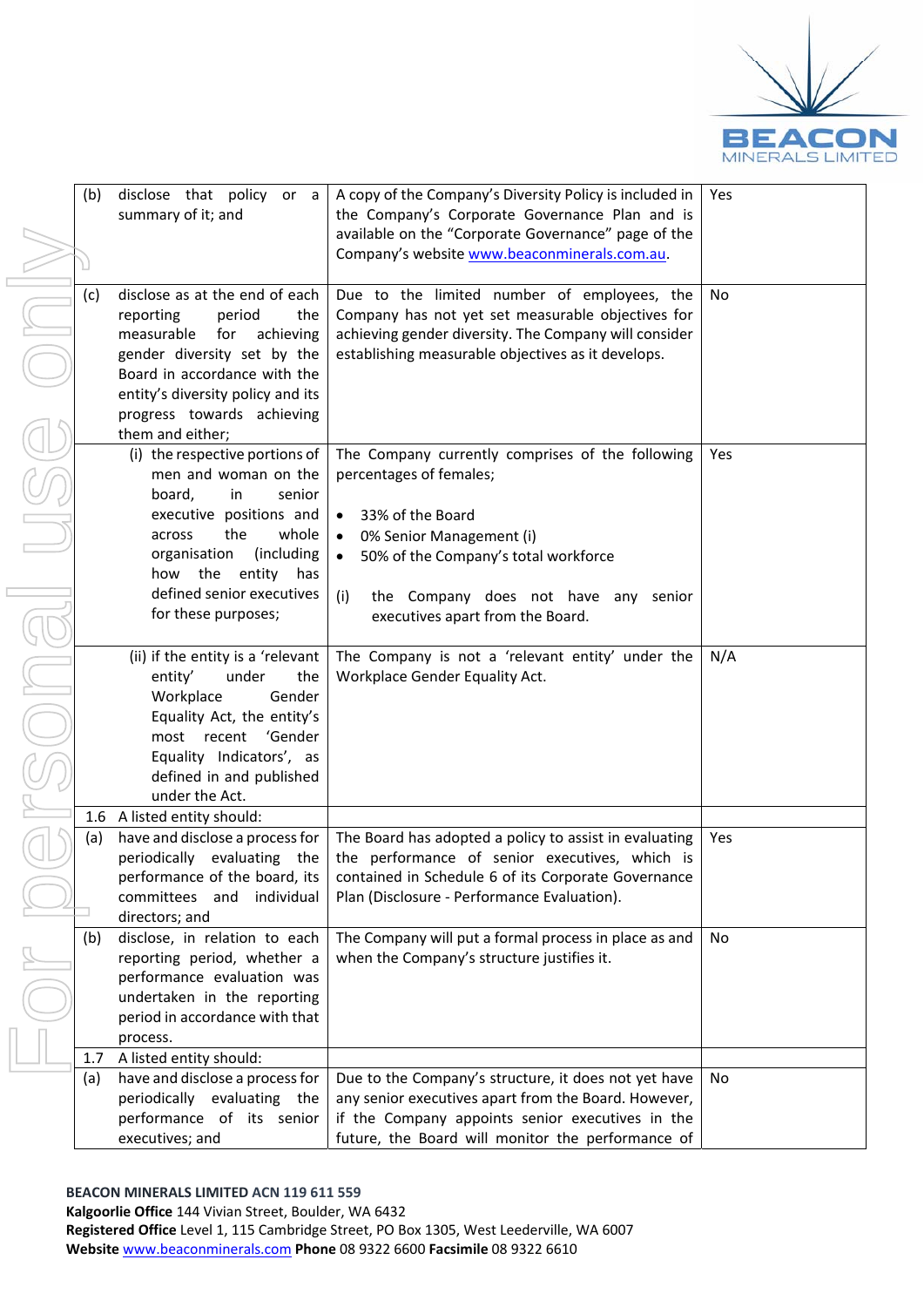

|     |                                                  | those senior executives including measuring actual                                                             |            |
|-----|--------------------------------------------------|----------------------------------------------------------------------------------------------------------------|------------|
|     |                                                  | performance of senior executives against planned                                                               |            |
|     |                                                  | performance.                                                                                                   |            |
|     |                                                  |                                                                                                                |            |
| (b) | disclose, in relation to each                    | See 1.7 (a)                                                                                                    | N/A        |
|     | reporting period, whether a                      |                                                                                                                |            |
|     | performance evaluation was                       |                                                                                                                |            |
|     | undertaken in the reporting                      |                                                                                                                |            |
|     | period in accordance with that                   |                                                                                                                |            |
|     | process.                                         |                                                                                                                |            |
|     | Principal 2: Structure of the board to add value |                                                                                                                |            |
|     |                                                  | A listed entity should have a board of an appropriate size, composition, skills and commitment to enable it to |            |
|     | discharge its duties effectively.                |                                                                                                                |            |
|     | 2.1 The board of a listed entity                 |                                                                                                                |            |
|     | should                                           |                                                                                                                |            |
| (a) | have a nomination committee                      | Given the structure of the Board, the Board has not                                                            | No.        |
|     | which;                                           | established a separate nomination committee.                                                                   |            |
|     |                                                  |                                                                                                                |            |
|     | (i)<br>least<br>three<br>has<br>at               | See 2.1 (a).                                                                                                   | N/A        |
|     | members, a majority of                           |                                                                                                                |            |
|     | whom are independent;                            |                                                                                                                |            |
|     | and                                              |                                                                                                                |            |
|     | chaired<br>(ii)<br>is<br>by<br>an                | See 2.1 (a).                                                                                                   | N/A        |
|     |                                                  |                                                                                                                |            |
|     | independent director<br>and disclose:            |                                                                                                                |            |
|     |                                                  |                                                                                                                |            |
|     | charter<br>of<br>the<br>(iii) the                | The charter of the nomination committee is contained                                                           | Yes        |
|     | committee;                                       | in Schedule 5 of the Company's Corporate Governance                                                            |            |
|     |                                                  | Plan and is available on the "Corporate Governance"                                                            |            |
|     |                                                  | of<br>the<br>Company's<br>website<br>page                                                                      |            |
|     |                                                  | www.beaconminerals.com.au.                                                                                     |            |
|     |                                                  |                                                                                                                |            |
|     | (iv) the members<br>of the                       | See 2.1 (a).                                                                                                   | N/A        |
|     | committee                                        |                                                                                                                |            |
|     | as at the end of each<br>(v)                     | See 2.1 (a).                                                                                                   | N/A        |
|     | reporting period, the                            |                                                                                                                |            |
|     | number of times<br>the                           |                                                                                                                |            |
|     | committee<br>met                                 |                                                                                                                |            |
|     | throughout the period                            |                                                                                                                |            |
|     | individual<br>and<br>the                         |                                                                                                                |            |
|     | those<br>attendances<br>of                       |                                                                                                                |            |
|     | members<br>those<br>at                           |                                                                                                                |            |
|     | meetings; or                                     |                                                                                                                |            |
|     |                                                  |                                                                                                                |            |
| (b) | if<br>it does<br>have<br>not<br>a                | Until a nomination committee is established, the                                                               | <b>Yes</b> |
|     | nomination<br>committee,                         | Board will undertake the obligations of the                                                                    |            |
|     | disclose that fact and the                       | nomination committee in connection with evaluating                                                             |            |
|     | processes it employees to                        | the performance of senior executives in accordance                                                             |            |
|     | address<br>board succession                      | with Schedule 6 of its Corporate Governance Plan.                                                              |            |

**BEACON MINERALS LIMITED ACN 119 611 559**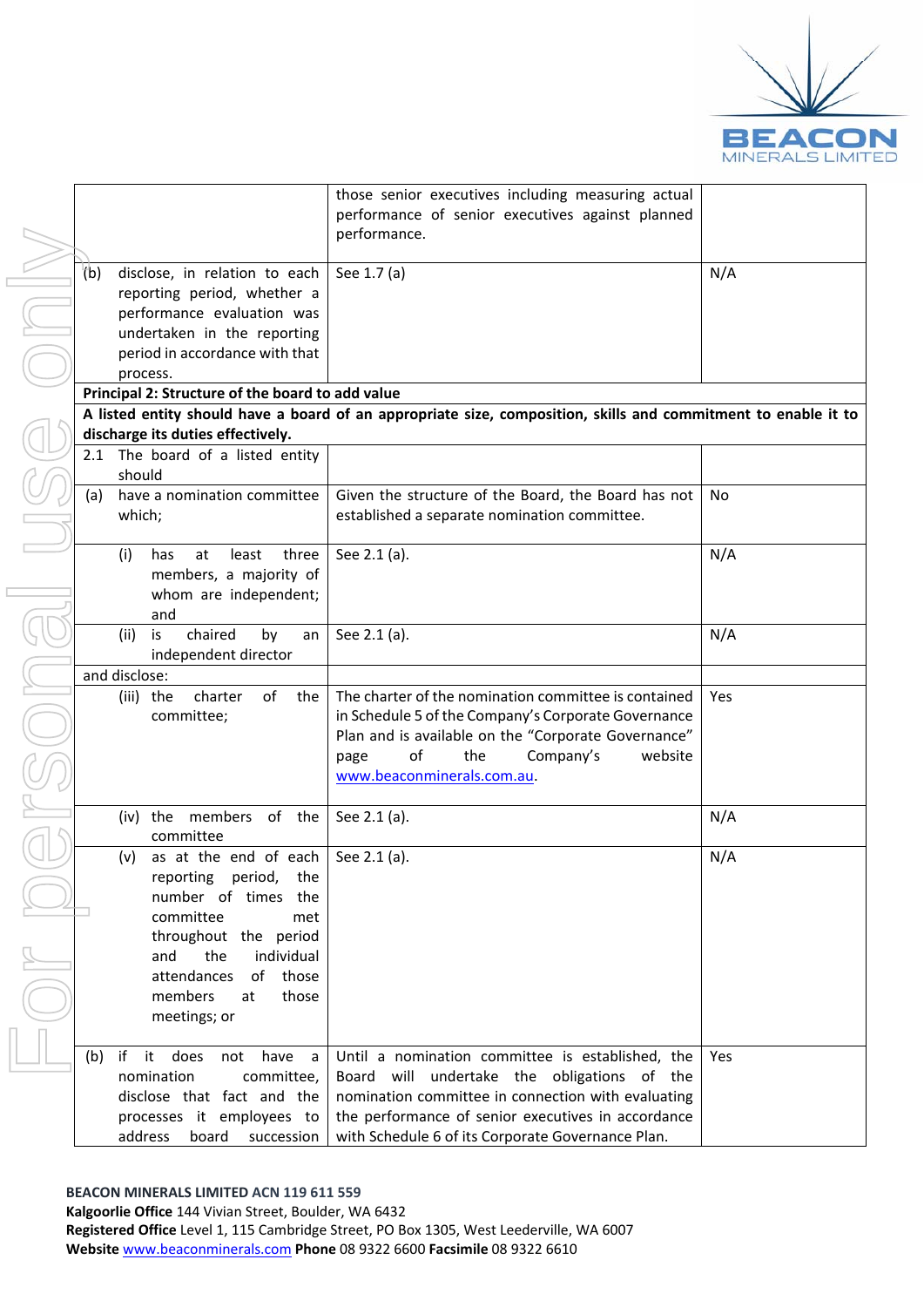

| issues and to ensure that the<br>board has the appropriate<br>balance of skills, knowledge,<br>experience,<br>independence<br>and diversity to enable it to<br>discharge its<br>duties<br>and<br>responsibility effectively.<br>2.2 A listed entity should have and<br>The Board has a skills matrix covering the following key<br>Yes<br>disclose a board skills matrix<br>areas of knowledge and experience:<br>setting out the mix of skills and<br>diversity that the<br>board<br>Mine and Project Development<br>currently has or is looking to<br>Health, Safety and Environment<br>$\bullet$<br>achieve in its membership.<br>Commercial<br>$\bullet$<br>Finance (Accounting)<br>When a Board vacancy occurs, the Nomination<br>Committee identifies the particular skills, diversity,<br>experience and expertise that will best complement<br>Board effectiveness, and then undertakes a process to<br>identify candidates who meet those criteria.<br>A listed entity should disclose:<br>2.3<br>the names of the directors<br>The Board considers Sarah Shipway to be an<br>(a)<br>Yes<br>considered by the board to be<br>independent director.<br>independent directors;<br>if a director has an interest,<br>The Board distinguishes between the concept of<br>(b)<br>Yes<br>position,<br>association<br>independence, and the issues of conflict of interest or<br>or<br>relationship described in Box<br>material personal interests which may arise from time<br>2.3 but the board is of the<br>to time. Wherever there is an actual or potential<br>conflict of interest or material personal interest, the<br>opinion that it does not<br>compromise<br>Board's policies and procedures ensure that:<br>the<br>independence<br>of<br>the<br>directors, the nature of the<br>the interest is fully disclosed and the disclosure is<br>interest, position, association<br>recorded in the Board minutes;<br>or relationship in question and<br>the relevant director is excluded from all<br>$\bullet$<br>an explanation of why the<br>considerations of the matter by the Board; and<br>board is of that opinion; and<br>the relevant director does not receive any segment<br>$\bullet$<br>of the Board papers or other documents in which<br>there is any reference to the matter.<br>The name, skills and experience of the directors in<br>the length of service of each<br>Yes<br>(c)<br>office at the date of this Statement, and the period of<br>director.<br>office of each director, are set out in the Annual<br>Report. |  |  |  |
|-------------------------------------------------------------------------------------------------------------------------------------------------------------------------------------------------------------------------------------------------------------------------------------------------------------------------------------------------------------------------------------------------------------------------------------------------------------------------------------------------------------------------------------------------------------------------------------------------------------------------------------------------------------------------------------------------------------------------------------------------------------------------------------------------------------------------------------------------------------------------------------------------------------------------------------------------------------------------------------------------------------------------------------------------------------------------------------------------------------------------------------------------------------------------------------------------------------------------------------------------------------------------------------------------------------------------------------------------------------------------------------------------------------------------------------------------------------------------------------------------------------------------------------------------------------------------------------------------------------------------------------------------------------------------------------------------------------------------------------------------------------------------------------------------------------------------------------------------------------------------------------------------------------------------------------------------------------------------------------------------------------------------------------------------------------------------------------------------------------------------------------------------------------------------------------------------------------------------------------------------------------------------------------------------------------------------------------------------------------------------------------------------------------------------------------------------------------------------------------------------------------------------------------------------------|--|--|--|
|                                                                                                                                                                                                                                                                                                                                                                                                                                                                                                                                                                                                                                                                                                                                                                                                                                                                                                                                                                                                                                                                                                                                                                                                                                                                                                                                                                                                                                                                                                                                                                                                                                                                                                                                                                                                                                                                                                                                                                                                                                                                                                                                                                                                                                                                                                                                                                                                                                                                                                                                                       |  |  |  |
|                                                                                                                                                                                                                                                                                                                                                                                                                                                                                                                                                                                                                                                                                                                                                                                                                                                                                                                                                                                                                                                                                                                                                                                                                                                                                                                                                                                                                                                                                                                                                                                                                                                                                                                                                                                                                                                                                                                                                                                                                                                                                                                                                                                                                                                                                                                                                                                                                                                                                                                                                       |  |  |  |
|                                                                                                                                                                                                                                                                                                                                                                                                                                                                                                                                                                                                                                                                                                                                                                                                                                                                                                                                                                                                                                                                                                                                                                                                                                                                                                                                                                                                                                                                                                                                                                                                                                                                                                                                                                                                                                                                                                                                                                                                                                                                                                                                                                                                                                                                                                                                                                                                                                                                                                                                                       |  |  |  |
|                                                                                                                                                                                                                                                                                                                                                                                                                                                                                                                                                                                                                                                                                                                                                                                                                                                                                                                                                                                                                                                                                                                                                                                                                                                                                                                                                                                                                                                                                                                                                                                                                                                                                                                                                                                                                                                                                                                                                                                                                                                                                                                                                                                                                                                                                                                                                                                                                                                                                                                                                       |  |  |  |
|                                                                                                                                                                                                                                                                                                                                                                                                                                                                                                                                                                                                                                                                                                                                                                                                                                                                                                                                                                                                                                                                                                                                                                                                                                                                                                                                                                                                                                                                                                                                                                                                                                                                                                                                                                                                                                                                                                                                                                                                                                                                                                                                                                                                                                                                                                                                                                                                                                                                                                                                                       |  |  |  |
|                                                                                                                                                                                                                                                                                                                                                                                                                                                                                                                                                                                                                                                                                                                                                                                                                                                                                                                                                                                                                                                                                                                                                                                                                                                                                                                                                                                                                                                                                                                                                                                                                                                                                                                                                                                                                                                                                                                                                                                                                                                                                                                                                                                                                                                                                                                                                                                                                                                                                                                                                       |  |  |  |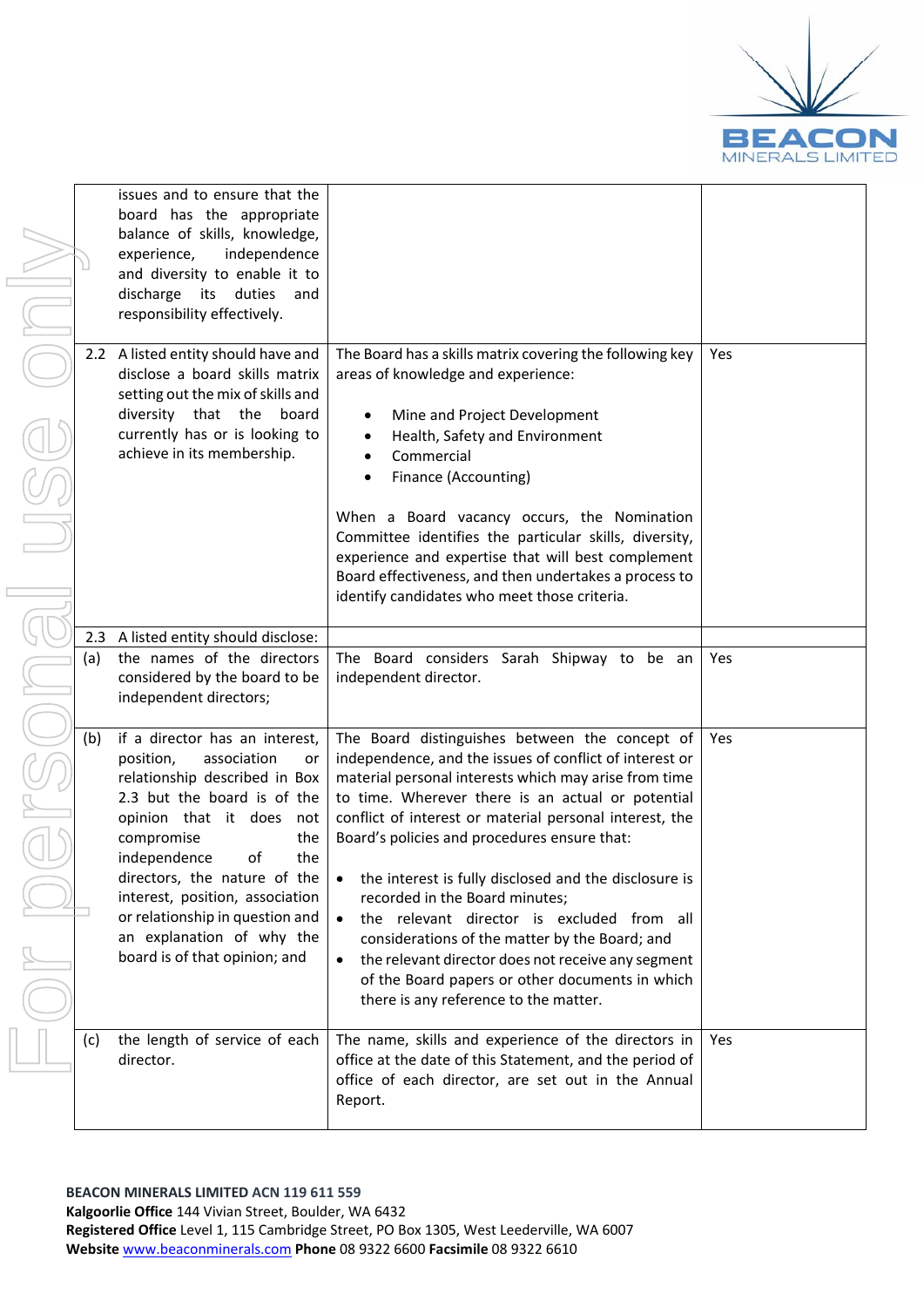

No

| 2.4 A majority of the board of a<br>listed<br>entity<br>should<br>be<br>independent directors                                                                                                                                                                                                                                | The Company's Corporate Governance Plan outlines<br>that the majority of the Board will be comprised of<br>non-executive directors, and where practical, at least<br>50% of the Board will be independent. However, the<br>Company is not a size to justify the expense of an<br>appointment of a majority of independent directors.<br>The current Board structure presently consists of an<br>executive chairman, a managing director and one non-<br>executive director. |
|------------------------------------------------------------------------------------------------------------------------------------------------------------------------------------------------------------------------------------------------------------------------------------------------------------------------------|-----------------------------------------------------------------------------------------------------------------------------------------------------------------------------------------------------------------------------------------------------------------------------------------------------------------------------------------------------------------------------------------------------------------------------------------------------------------------------|
|                                                                                                                                                                                                                                                                                                                              | The Board believes that each of the Directors can<br>make, and do make, quality and independent<br>judgements in the best interests of the Company. Any<br>Director who has a conflict of interest in relation to a<br>particular item of business must declare their conflict<br>and abstain from voting or participating in Board<br>deliberations to which a conflict of interest relates.                                                                               |
| 2.5 the chair of the board of a listed<br>should<br>entity<br>be<br>an<br>independent director and, in<br>particular, should not be the<br>same person as the CEO of the<br>entity.                                                                                                                                          | Mr Geoffrey Greenhill is the Executive Chairman and is<br>a not an Independent Director.<br>The Company's Corporate Governance Plan provides<br>that the Chairman, where practical, should be a non-<br>executive Director.                                                                                                                                                                                                                                                 |
|                                                                                                                                                                                                                                                                                                                              | The Board considers that the Company is not currently<br>of a size to require an independent Chairman. This will<br>be reviewed as the Company develops.                                                                                                                                                                                                                                                                                                                    |
| 2.6 A listed entity should have a<br>for inducting new<br>program<br>directors<br>provide<br>and<br>appropriate<br>professional<br>development opportunities for<br>directors<br>develop<br>to<br>and<br>the<br>skills<br>maintain<br>and<br>knowledge needed to perform<br>their<br>role<br>directors<br>as<br>effectively. | The Board provides an appropriate induction program<br>for new directors, which includes onsite visits to<br>operations.<br>Directors have available to them opportunities for<br>professional development.                                                                                                                                                                                                                                                                 |
| Principle 3: Act ethically and responsibly                                                                                                                                                                                                                                                                                   |                                                                                                                                                                                                                                                                                                                                                                                                                                                                             |
| A listed entity should act ethically and responsibly.                                                                                                                                                                                                                                                                        |                                                                                                                                                                                                                                                                                                                                                                                                                                                                             |
| 3.1 A listed entity should:                                                                                                                                                                                                                                                                                                  |                                                                                                                                                                                                                                                                                                                                                                                                                                                                             |
| (a) have a code of conduct for its                                                                                                                                                                                                                                                                                           | The Company's Code of Conduct, which is included in                                                                                                                                                                                                                                                                                                                                                                                                                         |
| directors, senior executive and<br>employees; and                                                                                                                                                                                                                                                                            | Schedule 2 of the Company's Corporate Governance<br>Plan, aims to encourage the appropriate standards of                                                                                                                                                                                                                                                                                                                                                                    |
|                                                                                                                                                                                                                                                                                                                              |                                                                                                                                                                                                                                                                                                                                                                                                                                                                             |

| independent directors                                                                                                                                                                                                                                                                                                  | non-executive directors, and where practical, at least<br>50% of the Board will be independent. However, the<br>Company is not a size to justify the expense of an<br>appointment of a majority of independent directors.<br>The current Board structure presently consists of an<br>executive chairman, a managing director and one non-<br>executive director.                              |     |
|------------------------------------------------------------------------------------------------------------------------------------------------------------------------------------------------------------------------------------------------------------------------------------------------------------------------|-----------------------------------------------------------------------------------------------------------------------------------------------------------------------------------------------------------------------------------------------------------------------------------------------------------------------------------------------------------------------------------------------|-----|
|                                                                                                                                                                                                                                                                                                                        | The Board believes that each of the Directors can<br>make, and do make, quality and independent<br>judgements in the best interests of the Company. Any<br>Director who has a conflict of interest in relation to a<br>particular item of business must declare their conflict<br>and abstain from voting or participating in Board<br>deliberations to which a conflict of interest relates. |     |
| 2.5 the chair of the board of a listed<br>should<br>entity<br>be<br>an<br>independent director and, in<br>particular, should not be the<br>same person as the CEO of the<br>entity.                                                                                                                                    | Mr Geoffrey Greenhill is the Executive Chairman and is<br>a not an Independent Director.<br>The Company's Corporate Governance Plan provides<br>that the Chairman, where practical, should be a non-<br>executive Director.                                                                                                                                                                   | No  |
|                                                                                                                                                                                                                                                                                                                        | The Board considers that the Company is not currently<br>of a size to require an independent Chairman. This will<br>be reviewed as the Company develops.                                                                                                                                                                                                                                      |     |
| 2.6 A listed entity should have a<br>program for inducting new<br>directors<br>provide<br>and<br>professional<br>appropriate<br>development opportunities for<br>develop<br>directors to<br>and<br>maintain<br>the<br>skills<br>and<br>knowledge needed to perform<br>their<br>role<br>directors<br>as<br>effectively. | The Board provides an appropriate induction program<br>for new directors, which includes onsite visits to<br>operations.<br>Directors have available to them opportunities for<br>professional development.                                                                                                                                                                                   | Yes |
| Principle 3: Act ethically and responsibly                                                                                                                                                                                                                                                                             |                                                                                                                                                                                                                                                                                                                                                                                               |     |
| A listed entity should act ethically and responsibly.                                                                                                                                                                                                                                                                  |                                                                                                                                                                                                                                                                                                                                                                                               |     |
| 3.1 A listed entity should:                                                                                                                                                                                                                                                                                            |                                                                                                                                                                                                                                                                                                                                                                                               |     |
| (a) have a code of conduct for its<br>directors, senior executive and<br>employees; and                                                                                                                                                                                                                                | The Company's Code of Conduct, which is included in<br>Schedule 2 of the Company's Corporate Governance<br>Plan, aims to encourage the appropriate standards of<br>conduct and behaviour of the directors, officers and<br>employees of the Company.                                                                                                                                          | Yes |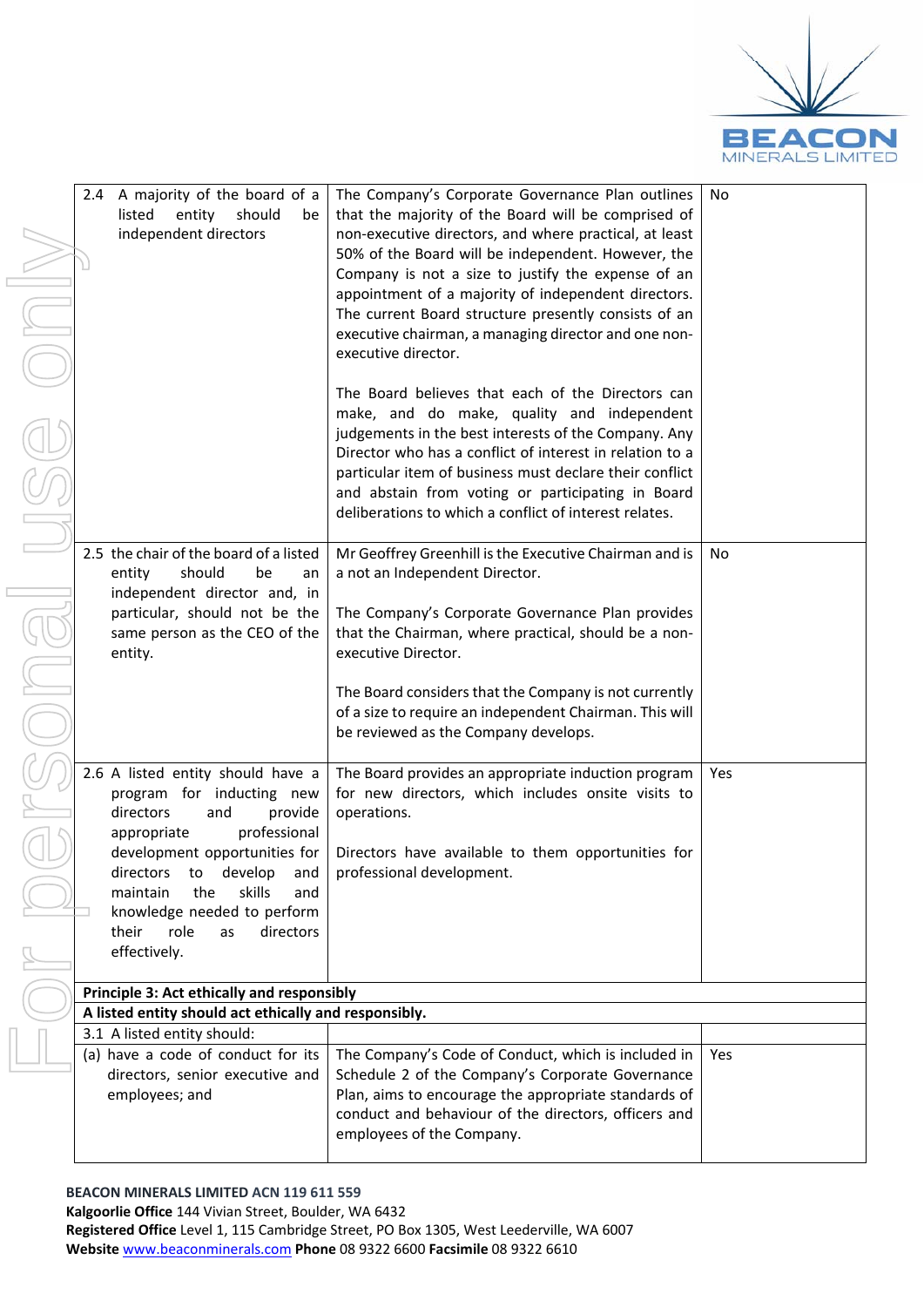

| of it.        | (b) disclose that code or a summary                    | A copy<br>in the          |
|---------------|--------------------------------------------------------|---------------------------|
|               |                                                        | availab<br>Compa          |
|               | Principle 4: Safeguard integrity in corporate          |                           |
|               | A listed entity should have formal and rigord          |                           |
|               | its corporate reporting.                               |                           |
|               | 4.1 the board of a listed entity<br>should:            |                           |
|               | (a) have an audit committee which:                     | The Boa                   |
|               |                                                        | of a siz<br>commi         |
| (i)           | least<br>three<br>has<br>at                            | See 4.1                   |
|               | members, all of whom are                               |                           |
|               | non-executive<br>directors                             |                           |
|               | and a majority of whom                                 |                           |
|               | are independent directors;                             |                           |
|               | and                                                    |                           |
| (ii)          | chaired<br>by<br>is<br>an<br>independent director, who | See 4.1                   |
|               | is not the chair of the                                |                           |
|               | board,                                                 |                           |
| and disclose: |                                                        |                           |
|               | charter<br>οf<br>the<br>(iii) the                      | A form                    |
|               | committee;                                             | adopte<br>Schedu<br>Plan. |
|               |                                                        |                           |
|               | (iv) the relevant qualifications                       | See 4.1                   |
|               | and experience of<br>the                               |                           |
|               | of<br>the<br>members<br>committee; and                 |                           |
| (v)           | relation<br>each<br>to<br>in                           | See 4.1                   |
|               | period,<br>the<br>reporting                            |                           |
|               | number<br>οf<br>times<br>the                           |                           |
|               | committee<br>met                                       |                           |
|               | throughout the period and                              |                           |
|               | the individual attendances<br>of the members at those  |                           |
|               | meetings; or                                           |                           |
|               | (b) if it does not have an audit                       | The Bo                    |
|               | committee, disclose that                               | governa                   |
|               | fact and the processes it                              | activitie                 |
|               | employs<br>that                                        | ethical                   |

of the Company's Code of Conduct is contained Company's Corporate Governance Plan and is le on the "Corporate Governance" page of the ny's website, www.beaconminerals.com.au. Yes

**reporting** 

bus processes that independently verify and safeguard the integrity of

| 4.1 the board of a listed entity<br>should:                                                                                                                                                                                |                                                                                                                                                                                                                                                                                                                                   |     |
|----------------------------------------------------------------------------------------------------------------------------------------------------------------------------------------------------------------------------|-----------------------------------------------------------------------------------------------------------------------------------------------------------------------------------------------------------------------------------------------------------------------------------------------------------------------------------|-----|
| (a) have an audit committee which:                                                                                                                                                                                         | The Board considers that the Company is not currently<br>of a size to justify the formation of separate or special<br>committees at this time.                                                                                                                                                                                    | No  |
| (i)<br>has<br>at<br>least<br>three<br>members, all of whom are<br>non-executive<br>directors<br>and a majority of whom<br>are independent directors;<br>and                                                                | See 4.1 (a)                                                                                                                                                                                                                                                                                                                       | N/A |
| chaired<br>$(ii)$ is<br>by<br>an<br>independent director, who<br>is not the chair of the<br>board.                                                                                                                         | See 4.1 (a)                                                                                                                                                                                                                                                                                                                       | N/A |
| and disclose:                                                                                                                                                                                                              |                                                                                                                                                                                                                                                                                                                                   |     |
| (iii) the<br>charter<br>οf<br>the<br>committee;                                                                                                                                                                            | A formal Audit and Risk Committee Charter has been<br>adopted by the Company, which is contained in<br>Schedule 3 of the Company's Corporate Governance<br>Plan.                                                                                                                                                                  | Yes |
| (iv) the relevant qualifications<br>and experience of the<br>members<br>οf<br>the<br>committee; and                                                                                                                        | See 4.1 (a)                                                                                                                                                                                                                                                                                                                       | N/A |
| relation<br>each<br>$(v)$ in<br>to<br>reporting<br>period,<br>the<br>J<br>number of times<br>the<br>committee<br>met<br>throughout the period and<br>the individual attendances<br>of the members at those<br>meetings; or | See 4.1 (a)                                                                                                                                                                                                                                                                                                                       | N/A |
| (b) if it does not have an audit<br>committee, disclose that<br>fact and the processes it<br>employs<br>that<br>independently verify and<br>safeguard the integrity of                                                     | The Board as a whole is able to address the<br>governance aspects of the full scope of the Company's<br>activities and to ensure that it adheres to appropriate<br>ethical standards. In particular, the full Board<br>considers those matters that would usually be the<br>responsibility of an audit committee and a nomination | Yes |

**BEACON MINERALS LIMITED ACN 119 611 559**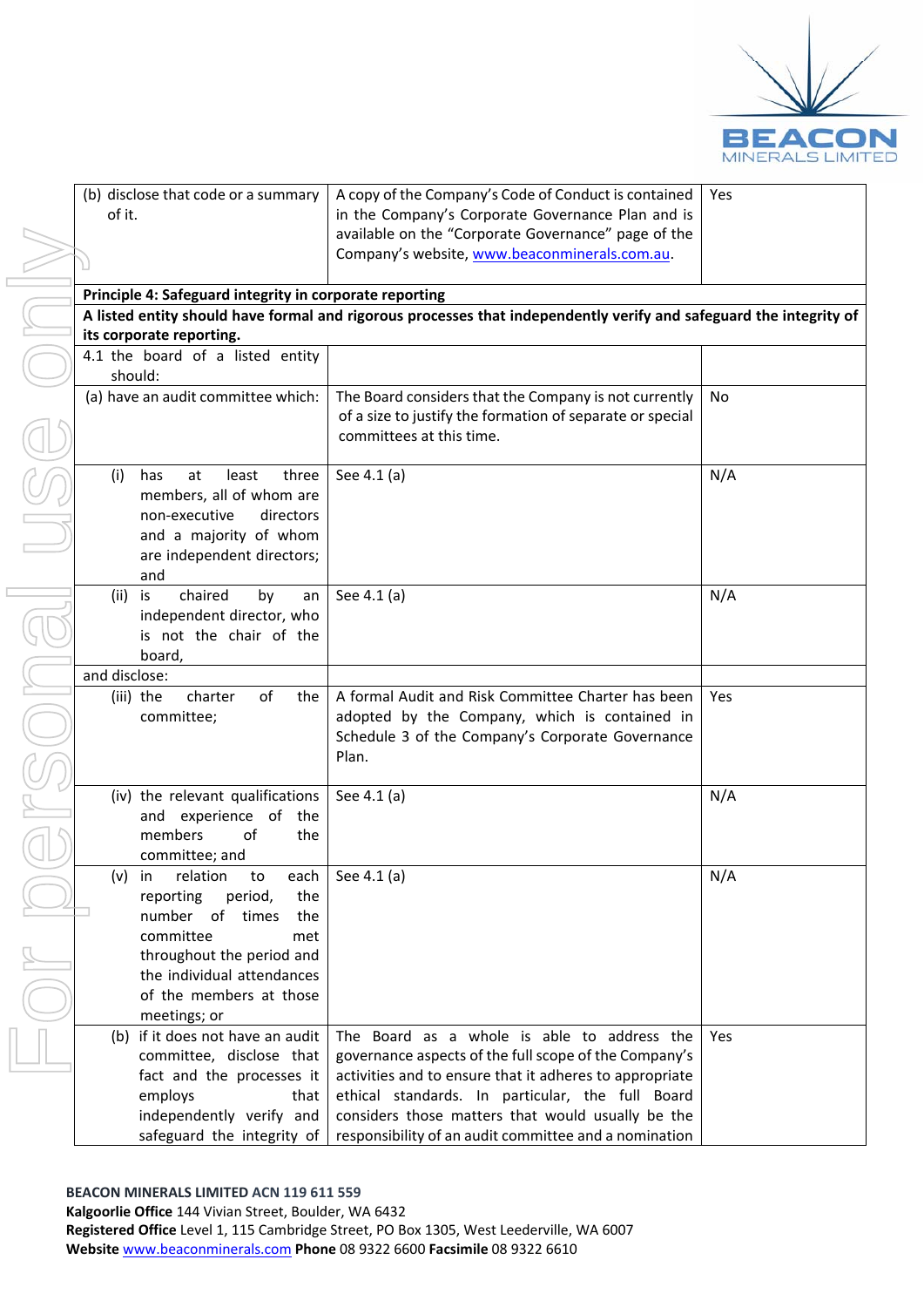

| corporate reporting,<br>its                       | committee. The Board considers that, at this stage, no                                                           |     |
|---------------------------------------------------|------------------------------------------------------------------------------------------------------------------|-----|
| including the processes for                       | efficiencies or other benefits would be gained by                                                                |     |
| appointment<br>the<br>and                         | establishing a separate audit committee or a separate                                                            |     |
| removal of the external                           | nomination committee.                                                                                            |     |
| auditor and the rotation of                       |                                                                                                                  |     |
| the audit engagement.                             |                                                                                                                  |     |
| 4.2 The board of a listed entity                  | The Board will seek the relevant assurance from the                                                              | Yes |
| should, before it approves the                    | chief executive officer and chief financial officer (or                                                          |     |
| entity's financial statements for                 | their equivalents) at the relevant time.                                                                         |     |
| a financial period, receive from                  |                                                                                                                  |     |
| its CEO and CFO a declaration                     |                                                                                                                  |     |
|                                                   |                                                                                                                  |     |
| that, in their opinion, the                       |                                                                                                                  |     |
| financial records of the entity                   |                                                                                                                  |     |
| have been properly maintained                     |                                                                                                                  |     |
| and<br>that<br>the<br>financial                   |                                                                                                                  |     |
| statements comply with the                        |                                                                                                                  |     |
| appropriate<br>accounting                         |                                                                                                                  |     |
| standards and give a true and                     |                                                                                                                  |     |
| fair view of the financial                        |                                                                                                                  |     |
| position and performance of                       |                                                                                                                  |     |
| the entity and that the opinion                   |                                                                                                                  |     |
| has been formed on the basis of                   |                                                                                                                  |     |
| sound<br>system<br>of risk<br>a                   |                                                                                                                  |     |
| management<br>and<br>internal                     |                                                                                                                  |     |
| control which is operating                        |                                                                                                                  |     |
| effectively.                                      |                                                                                                                  |     |
|                                                   |                                                                                                                  |     |
| 4.3 A listed entity that has an AGM               | The senior engagement partner (or his representative)                                                            | Yes |
| should ensure that its external                   | of the Company's external auditor, William Buck,                                                                 |     |
| auditor attends its AGM and is                    | attends the Company's annual general meeting and is                                                              |     |
| available to answer questions                     | available to answer questions from shareholders                                                                  |     |
| from security holders relevant                    | about the audit.                                                                                                 |     |
| to the audit.                                     |                                                                                                                  |     |
|                                                   | The Chairman advises the shareholders of this at the                                                             |     |
|                                                   | commencement of each annual general meeting.                                                                     |     |
|                                                   |                                                                                                                  |     |
| Principal 5: Make timely and balanced disclosure. |                                                                                                                  |     |
|                                                   | A listed entity should make timely and balanced disclosure of all matters concerning it that a reasonable person |     |
|                                                   | would expect to have a material effect on the price or value of its securities.                                  |     |
| 5.1 A listed entity should                        |                                                                                                                  |     |
| (a) have a written policy for                     | The Company's Continuous Disclosure Policy, which is                                                             | Yes |
| complying with its continuous                     | contained in Schedule 7 of the Company's Corporate                                                               |     |
| disclosure obligations under                      | Governance Plan, is designed to ensure the                                                                       |     |
| the Listing Rules; and                            | compliance with ASX Listing Rule disclosure.                                                                     |     |
|                                                   |                                                                                                                  |     |
| (b) disclose that policy or a                     | A copy of the Company's Continuous Disclosure Policy                                                             | Yes |
| summary of it.                                    | is contained in the Company's Corporate Governance                                                               |     |
|                                                   | Plan and is available on the "Corporate Governance"                                                              |     |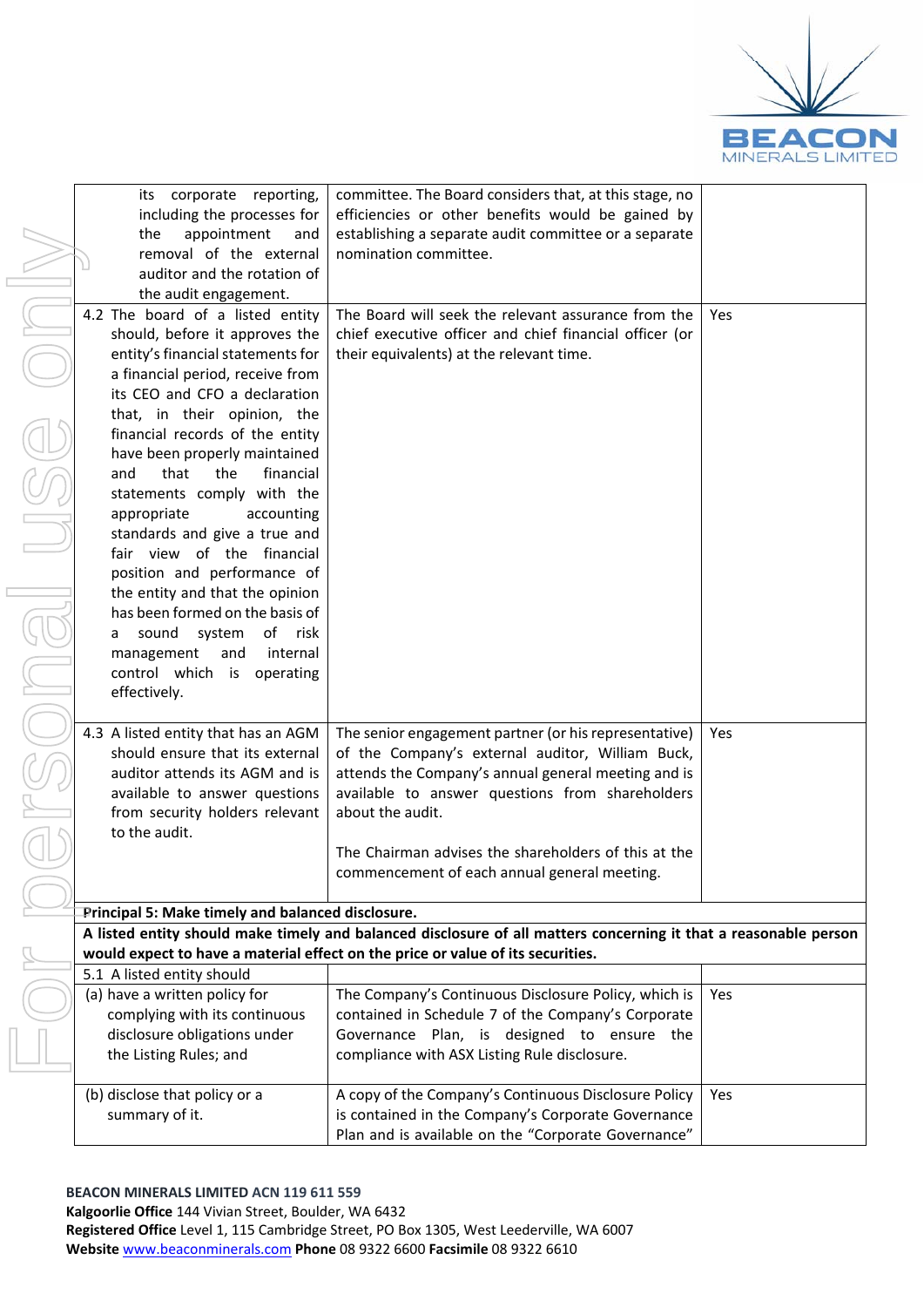

|                                                                | of<br>Company's<br>the<br>website,<br>page                                                                           |     |
|----------------------------------------------------------------|----------------------------------------------------------------------------------------------------------------------|-----|
|                                                                | www.beaconminerals.com.au.                                                                                           |     |
|                                                                |                                                                                                                      |     |
| <b>Principle 6: Respect the rights of security holders</b>     |                                                                                                                      |     |
|                                                                | A listed entity should respect the rights of its security holders by providing them with appropriate information and |     |
| facilities to allow them to exercise those rights effectively. |                                                                                                                      |     |
| 6.1 A listed entity should provide                             | Shareholder<br>The<br>adopted<br>Company<br>has<br>a                                                                 | Yes |
| information about itself and its                               | Communications Strategy, contained in Schedule 11 of                                                                 |     |
| governance to investors via its                                | the Company's Corporate Governance Plan, which                                                                       |     |
| website.                                                       | aims to ensure that the shareholders of the Company                                                                  |     |
|                                                                | are informed of all major developments affecting the                                                                 |     |
|                                                                | Company's state of affairs.                                                                                          |     |
|                                                                |                                                                                                                      |     |
| 6.2 A listed entity should design                              | Shareholders<br>able<br>send<br>receive<br>are<br>to<br>and                                                          | Yes |
| and implement an investor                                      | to/from<br>communications<br>Minerals<br>Beacon                                                                      |     |
| relations program to facilitate                                | electronically.                                                                                                      |     |
| effective<br>two-way                                           |                                                                                                                      |     |
| communication with investors.                                  |                                                                                                                      |     |
|                                                                |                                                                                                                      |     |
| 6.3 A listed entity should disclose                            | Shareholders are encouraged to participate in                                                                        | Yes |
| the policies and processes it                                  | shareholder meetings to ensure a high level of                                                                       |     |
| has in place to facilitate and                                 | accountability and identification with the Company's                                                                 |     |
| encourage participation at                                     | strategies and goals. Important issues are presented                                                                 |     |
| meetings of security holders.                                  | to shareholders as separate resolutions.                                                                             |     |
|                                                                |                                                                                                                      |     |
|                                                                | Shareholders who are unable to attend a shareholder                                                                  |     |
|                                                                | meeting may vote by appointing a proxy using the                                                                     |     |
|                                                                | form included with the Notice of Meeting. Further,                                                                   |     |
|                                                                | shareholders are also invited to submit questions in                                                                 |     |
|                                                                | advance of the shareholder meeting so that the                                                                       |     |
|                                                                | Company can ensure those issues are addressed at the                                                                 |     |
|                                                                | meeting.                                                                                                             |     |
|                                                                |                                                                                                                      |     |
| A listed entity should give<br>6.4                             | Shareholders<br>have<br>the<br>option<br>receive<br>to                                                               | Yes |
|                                                                | security holders the option to   communications from, and send communications to,                                    |     |
| receive communications from,                                   | the Company and its share registry.                                                                                  |     |
| and send communications to,                                    |                                                                                                                      |     |
| the entity and its security                                    |                                                                                                                      |     |
| registry electronically.                                       |                                                                                                                      |     |
| Principle 7: Recognise and manage risk                         |                                                                                                                      |     |
|                                                                | A listed entity should establish a sound risk management framework and periodically review the effectiveness of      |     |
| that framework.                                                |                                                                                                                      |     |
| 7.1 The board of a listed entity                               |                                                                                                                      |     |
| should:                                                        |                                                                                                                      |     |
| committee<br>(a)<br>have<br>or<br>a                            | Given that the Company's current size and the                                                                        | No  |
| committees to oversee risk,                                    | structure of the Board, the Board has not established                                                                |     |
| each of which:                                                 | a separate risk committee.                                                                                           |     |
|                                                                |                                                                                                                      |     |

**BEACON MINERALS LIMITED ACN 119 611 559**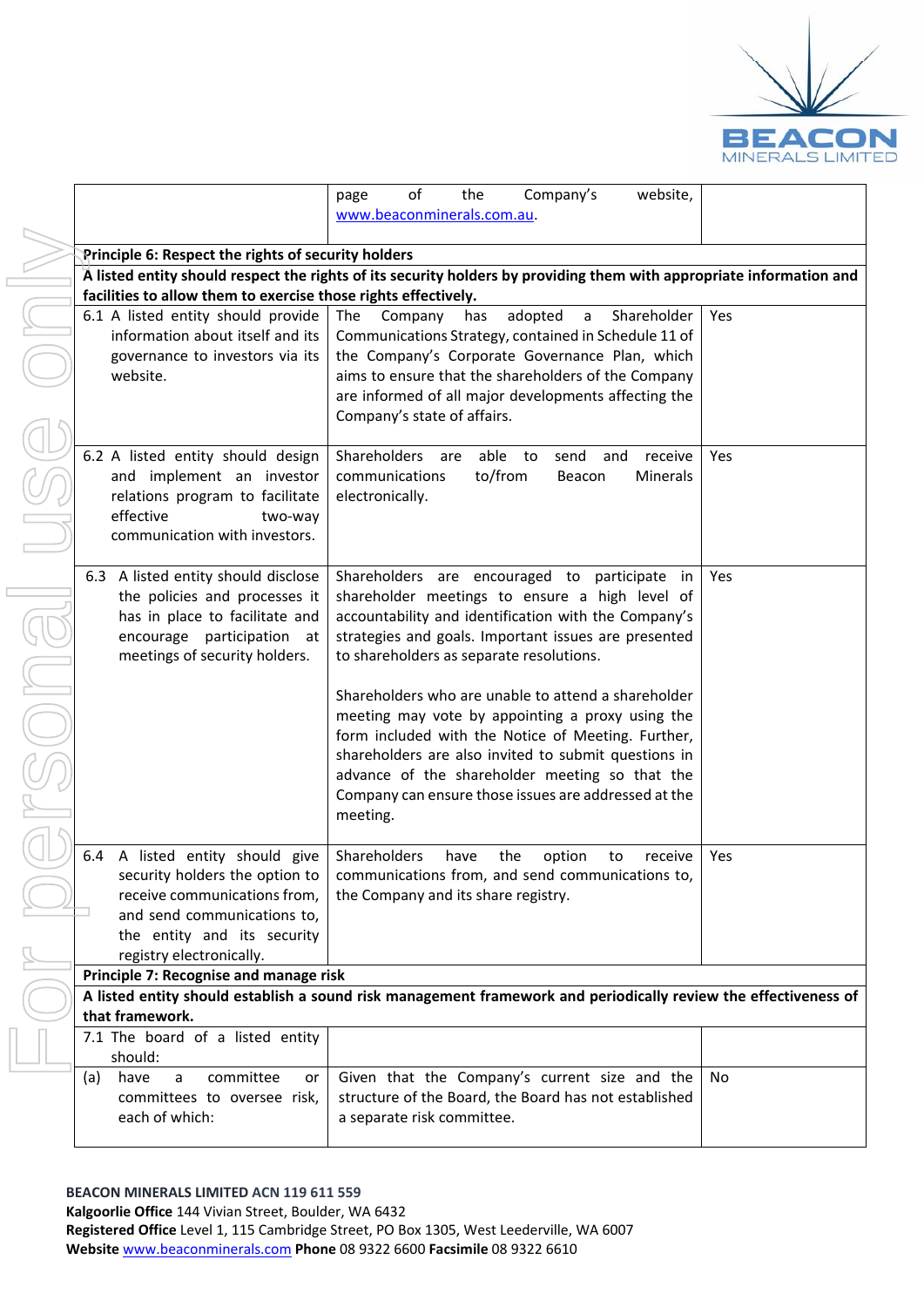

r

| (i) has<br>at<br>least<br>three<br>members, a majority of<br>whom are independent<br>directors; and                                                                                                          | See 7.1 (a)                                                                                                                                                                                                                           | N/A |
|--------------------------------------------------------------------------------------------------------------------------------------------------------------------------------------------------------------|---------------------------------------------------------------------------------------------------------------------------------------------------------------------------------------------------------------------------------------|-----|
| (ii) is<br>chaired<br>by<br>an<br>independent director,                                                                                                                                                      | See 7.1 (a)                                                                                                                                                                                                                           | N/A |
| and disclose                                                                                                                                                                                                 |                                                                                                                                                                                                                                       |     |
| (iii)the<br>of<br>charter<br>the<br>committee;                                                                                                                                                               | A copy of the Company's Audit and Risk Committee<br>Charter is contained in the Company's Corporate<br>Governance Plan and is available on the "Corporate<br>Governance" page of the Company's website,<br>www.beaconminerals.com.au. | Yes |
| (iv) the<br>of the<br>members<br>committee; and                                                                                                                                                              | See 7.1 (a)                                                                                                                                                                                                                           | N/A |
| (v) as at the end of each<br>reporting<br>period,<br>the<br>number of times<br>the<br>committee<br>met<br>throughout the period and<br>the individual attendances<br>of the members at those<br>meetings; or | See 7.1 (a)                                                                                                                                                                                                                           | N/A |
| (b) if it does not have a risk<br>committee or committees<br>that satisfy (a) above,<br>disclose that fact and the<br>processes it employs for<br>overseeing the entity's risk<br>management framework.      | The Board will carry out the duties of the risk<br>committee in accordance with the formal terms of<br>reference set out in the Company's Corporate<br>Governance Plan.                                                               | Yes |
| 7.2 The Board or a committee of<br>the board should:                                                                                                                                                         |                                                                                                                                                                                                                                       |     |
| (a) review the entity's risk<br>management framework at<br>least annually to satisfy<br>itself that it continues to be<br>sound; and                                                                         | The Board is responsible for determining the<br>Company's "risk profile" and is responsible for<br>overseeing and approving risk management strategy<br>and policies, internal compliance and internal control.                       | Yes |
| (b) disclose, in relation to each<br>reporting period, whether<br>such a review has taken<br>place.                                                                                                          | The Board considers the entity's risk at each Board<br>meeting.                                                                                                                                                                       | Yes |
| 7.3 A listed entity should disclose:                                                                                                                                                                         |                                                                                                                                                                                                                                       |     |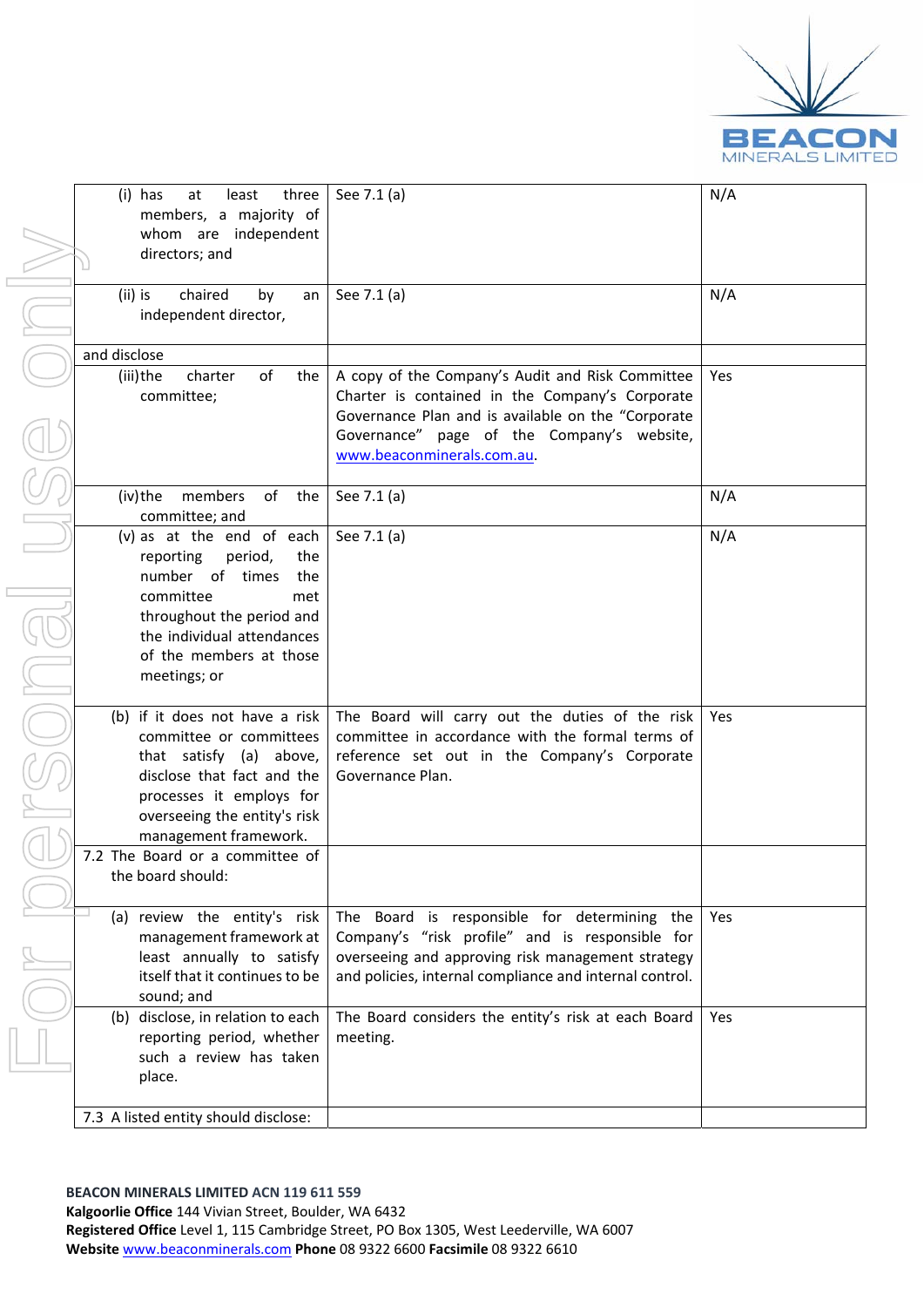

| (a) if it has an internal audit                  | The Board considers that the Company is not currently                                                                   | No  |
|--------------------------------------------------|-------------------------------------------------------------------------------------------------------------------------|-----|
| function, how the function                       | of a size to justify the formation of separate internal                                                                 |     |
| is structured and what role                      | audit committee.                                                                                                        |     |
| it performs; or                                  |                                                                                                                         |     |
| (b) if it does not have an                       | See 7.3 (a)                                                                                                             | N/A |
| internal audit function,                         |                                                                                                                         |     |
| that fact and the processes                      | The Risk Management policy, Schedule 8 of the                                                                           |     |
| it employs for evaluating                        | Company's Corporate Governance Plan, sets out the                                                                       |     |
| and continually improving                        | Company's risk management review and internal                                                                           |     |
| the effectiveness of its risk                    | compliance and control procedure.                                                                                       |     |
| management and internal                          |                                                                                                                         |     |
| control processes.                               |                                                                                                                         |     |
|                                                  |                                                                                                                         |     |
| 7.4 A listed entity should disclose              | The Company identifies and manages material                                                                             | Yes |
| whether it has any material                      | exposures to economic, environmental and social                                                                         |     |
| economic,<br>exposure<br>to                      | sustainability risks in a manner consistent with its Risk                                                               |     |
| environmental<br>and<br>social                   | Management policy set out in the Corporate                                                                              |     |
| sustainability risks and, if it                  | Governance Plan.                                                                                                        |     |
| does, how it manages or                          |                                                                                                                         |     |
| intends to manage those risks.                   |                                                                                                                         |     |
|                                                  |                                                                                                                         |     |
| Principal 8: Remunerate fairly and responsibly   |                                                                                                                         |     |
|                                                  | A listed entity should pay director remuneration sufficient to attract and retain high quality directors and design its |     |
|                                                  | executive remuneration to attract, retain and motivate high quality senior executives and to align their interests      |     |
| with the creation of value for security holders. |                                                                                                                         |     |
| 8.1 The board of a listed entity                 |                                                                                                                         |     |
| should:                                          |                                                                                                                         |     |
| (a) have a remuneration                          | Given that the current size and structure of the Board,                                                                 | No  |
| committee which:                                 | Board<br>has<br>not<br>established<br>the<br>separate<br>a                                                              |     |
|                                                  |                                                                                                                         |     |
|                                                  | remuneration committee.                                                                                                 |     |
|                                                  |                                                                                                                         |     |
| has at least three<br>(i)                        | See 8.1 (a)                                                                                                             | N/A |
| members, a majority                              |                                                                                                                         |     |
| of whom are                                      |                                                                                                                         |     |
| independent directors;                           |                                                                                                                         |     |
| and                                              |                                                                                                                         |     |
|                                                  |                                                                                                                         |     |
| chaired<br>by<br>$(ii)$ is<br>an                 | See 8.1 (a)                                                                                                             | N/A |
| independent director,                            |                                                                                                                         |     |
|                                                  |                                                                                                                         |     |
| and disclose:                                    |                                                                                                                         |     |
| (iii)<br>the charter of the                      | A formal Remuneration Committee Charter has been                                                                        | Yes |
| committee;                                       | adopted by the Company, which is contained in                                                                           |     |
|                                                  | Schedule 4 of the Company's Corporate Governance                                                                        |     |
|                                                  | Plan.                                                                                                                   |     |
|                                                  |                                                                                                                         |     |
| the members of the<br>(iv)                       | See 8.1 (a)                                                                                                             | N/A |
| committee; and                                   |                                                                                                                         |     |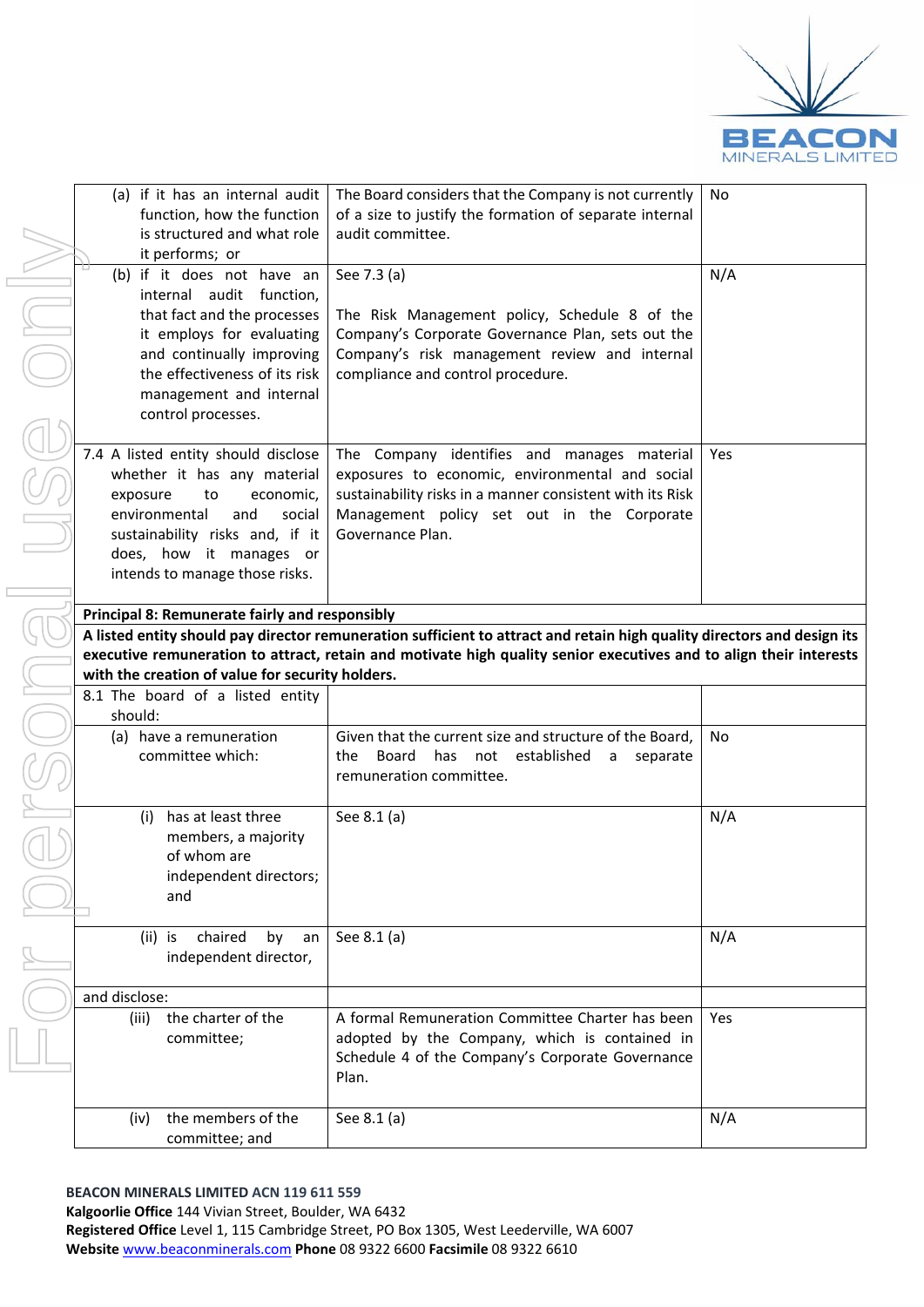

|       | (v)<br>as at the end<br>reporting per<br>number of t<br>committee<br>throughout th<br>the<br>and<br>- i<br>attendances<br>members<br>a<br>meetings; or                                                                                                     |
|-------|------------------------------------------------------------------------------------------------------------------------------------------------------------------------------------------------------------------------------------------------------------|
|       | (b)<br>if it does not have<br>remuneration con<br>disclose that fact a<br>processes it emplo<br>setting the level a<br>composition of<br>remuneration for<br>and senior execut<br>ensuring that such<br>remuneration is<br>appropriate and n<br>excessive. |
| 8.2 A | listed<br>entity<br>separately disclose it:<br>practices regare<br>and<br>remuneration of non-<br>directors and the remu<br>executive direct<br>of<br>other senior executive                                                                               |
|       |                                                                                                                                                                                                                                                            |
| 8.3   | listed entity<br>А<br>which<br>equity-based<br>rem<br>scheme should:                                                                                                                                                                                       |
|       |                                                                                                                                                                                                                                                            |

| as at the end of each<br>(v)<br>reporting period, the<br>number of times the<br>committee<br>met<br>throughout the period<br>the<br>individual<br>and<br>attendances of the<br>members<br>those<br>at<br>meetings; or                                                                              | See 8.1 (a)                                                                                                                                                                                                                                                                                                                                                                                                                                                                                                                                                                                                                                                                                                                                                                                                                                                             | N/A |
|----------------------------------------------------------------------------------------------------------------------------------------------------------------------------------------------------------------------------------------------------------------------------------------------------|-------------------------------------------------------------------------------------------------------------------------------------------------------------------------------------------------------------------------------------------------------------------------------------------------------------------------------------------------------------------------------------------------------------------------------------------------------------------------------------------------------------------------------------------------------------------------------------------------------------------------------------------------------------------------------------------------------------------------------------------------------------------------------------------------------------------------------------------------------------------------|-----|
| (b) if it does not have a<br>remuneration committee,<br>disclose that fact and the<br>processes it employs for<br>setting the level and<br>composition of<br>remuneration for directors<br>and senior executives and<br>ensuring that such<br>remuneration is<br>appropriate and not<br>excessive. | Until a Remuneration Committee is established, the<br>Board will carry out the duties of the Remuneration<br>Committee in accordance with the formal terms of<br>reference of the Remuneration set out in the<br>Company's Corporate Governance Plan.                                                                                                                                                                                                                                                                                                                                                                                                                                                                                                                                                                                                                   | Yes |
| 8.2 A<br>listed<br>should<br>entity<br>separately disclose its policies<br>and practices regarding the<br>remuneration of non-executive<br>directors and the remuneration<br>of executive directors<br>and<br>other senior executives.<br>ı                                                        | Executive Directors remuneration packages may<br>comprise of:<br>fixed salary;<br>$\bullet$<br>performance based bonuses;<br>$\bullet$<br>participation in any share/option scheme; and,<br>$\bullet$<br>statutory superannuation.<br>$\bullet$<br>Independent non-executive directors receive directors<br>fees only, and do not participate in any performance-<br>based remuneration. Fixed director's fees may be paid<br>in the form of cash, share options or a combination of<br>both. Share options are issued on similar terms to<br>previous issues by the entity and are considered to be<br>in lieu of cash, not based on performance of the entity.<br>Full<br>remuneration<br>disclosure,<br>including<br>superannuation entitlements have been included in<br>the Director's Report and will be provided by the<br>Company in its future annual reports. | Yes |
| 8.3 A listed entity which has an<br>equity-based<br>remuneration<br>scheme should:                                                                                                                                                                                                                 |                                                                                                                                                                                                                                                                                                                                                                                                                                                                                                                                                                                                                                                                                                                                                                                                                                                                         |     |
| have a policy on whether<br>(i)<br>participants are permitted                                                                                                                                                                                                                                      | The Board, in lieu of the Remuneration Committee, is<br>responsible for reviewing recommendations with                                                                                                                                                                                                                                                                                                                                                                                                                                                                                                                                                                                                                                                                                                                                                                  | Yes |

### **BEACON MINERALS LIMITED ACN 119 611 559**